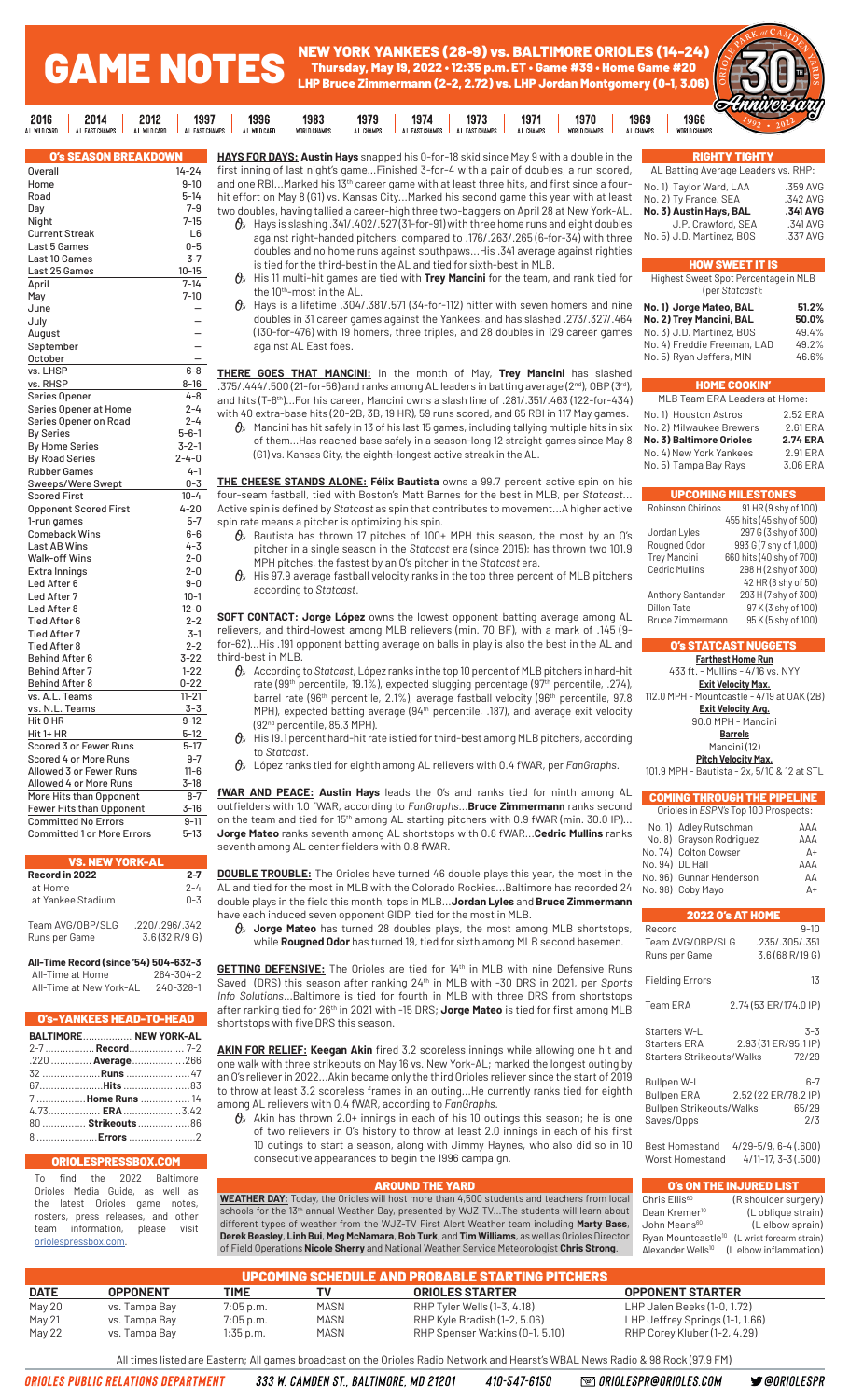### TODAY'S STARTING PITCHER



### **#50 LHP BRUCE ZIMMERMANN 2-2, 2.72 ERA**

**HT:** 6-1 **WT:** 220 **DOB:** 2/9/95 **Age:** 27 **Bats:** L **Throws:** L

**QUICK HITS:** Extended his scoreless innings streak to 14.0 on 4/22 before allowing his first run of the year in the sixth inning; became the fourth Orioles starting pitcher in team history (since 1954) to begin an MLB season with a scoreless streak of at least 14.0 IP and first since Orioles Legend and Hall of Famer Jim Palmer in 1978.

**LAST START:** Suffered the loss after allowing three runs (two earned) on seven hits (two home runs) while walking one and striking out two over 6.0 innings on 5/14 at Detroit...Recorded his third quality start of the season.

**TROUBLE WITH THE FIFTH:**11 of Zimmermann's 14 runs allowed this year have come in the fifth inning or later, including six of those in the fifth... Opponents are batting .197 (14-for-71) with 23 strikeouts and two runs scored against him in the first three innings, compared to .311 (19-for-61) with nine strikeouts and nine runs scored in the fourth-sixth innings.

**AGAINST NEW YORK-AL:** The southpaw will be making his fourth career start (fifth appearance) against the Yankees this afternoon...Has pitched to a 1-2 record with a 3.86 ERA (8 ER/18.2 IP) with 20 strikeouts, the most he has against any opponent...He has already faced New York-AL twice this year, allowing a total of four runs (three earned) on 11 hits while walking three and striking out 11 over 9.1 innings (2.89 ERA).

**AGAINST THE AL EAST:** Zimmerman will be making his 10th career start (12th appearance) against the AL East...Has pitched to a 2-4 record with a 5.06 ERA (27 ER/48.0), recording a pair of quality starts with 42 strikeouts.

HOME SWEET HOME: Is making his 12<sup>th</sup> career start at home (13<sup>th</sup> appearance), recording a 3.75 ERA (24 ER/57.2 IP) with 19 walks and 52 strikeouts across his outings...This year, Zimmermann holds a 1.80 ERA (4 ER/20.0 IP) at home in his four starts, the fifth-best home ERA in the AL.

**BORN AND RAISED:** Became the fourth Maryland native to start the Orioles home opener, joining Steve Barber (1964 and 1965), Tom Phoebus (1968), and Dave Johnson (1990)...Became the first Maryland-born pitcher to start a home opener at Oriole Park at Camden Yards in the ballpark's 30-year history...Joined Steve Johnson (2012) as the only Maryland-born O's starting pitchers to earn a win at Oriole Park at Camden Yards with his victory on 6/1/21 vs. Minnesota...As a reliever on 5/16/21 vs. New York-AL, became the fifth Maryland-born Orioles hurler to earn a win at Camden Yards, and first since Evan Phillips on 8/2/20 vs. Tampa Bay... His three-career wins at Oriole Park are tied for the second-most by a Maryland-native at the ballpark, behind Steve Johnson (5)... Is the 12<sup>th</sup> Maryland born pitcher to start for the Orioles.

**2021 HIGHLIGHTS:** Made 14 appearances (13 starts) in his 2021 campaign...Made the Opening Day roster for the first time in his career; made two stints on the big league roster...Earned his first-career win on 4/4 at BOS...Spent time on the 60-day Injured List with left-bicep tendinitis and a right-ankle sprain...Went 0-1 in four appearances (one start) at Spring Training, in which he pitched to a 4.73 ERA (7 ER/13.1 IP)...Ranked as the Orioles' No. 15 prospect by *Baseball America* entering the 2021 season.

### 2022 & CAREER SPLITS

|                      |          | 2022 |    |     |      |           |  |            |            | <b>CAREER</b> |    |      |    |
|----------------------|----------|------|----|-----|------|-----------|--|------------|------------|---------------|----|------|----|
|                      | W-L      | ERA  |    | G/S | IP   | ER        |  | W-L        | <b>ERA</b> | G/S           |    | IP   | ER |
| Home                 | $1 - 0$  | 1.80 |    | 4/4 | 20.0 | 4         |  | $4 - 2$    | 3.75       | 12/11         |    | 57.2 | 24 |
| Road                 | $1 - 2$  | 3.86 |    | 3/3 | 16.1 |           |  | $2 - 5$    | 5.22       | 11/10         |    | 50.0 | 29 |
| Day                  | $0 - 2$  | 2.33 |    | 4/4 | 19.1 | 5         |  | 2-հ        | 4.61       | 12/11         |    | 54.2 | 28 |
| <b>Night</b>         | $2 - 0$  | 3.18 |    | 3/3 | 17.0 | 6         |  | 4-1        | 4.25       | 11/10         |    | 53.0 | 25 |
|                      | AVG.     | AВ   | н  | HR  | BB   | <b>SO</b> |  | <b>AVG</b> | ΑВ         | н             | ΗR | BB   | S0 |
| <b>vs. Left</b> .150 |          | 20   | 3  | 0   |      | 12        |  | .272       | 81         | 22            | 3  | 9    | 31 |
| vs. Right .281       |          | 114  | 32 | 3   | 8    | 20        |  | .278       | 338        | 94            | 16 | 24   | 64 |
| <b>TOTALS</b>        | .261 134 |      | 35 | 3   | 9    | 32        |  |            | 41.9       | 116           | 19 | 33   | 95 |

| <b>RUN SUPPORT</b><br>(as starter) | <b>PITCH TYPE</b><br>(via FanGraphs) | <b>MISCELLANEOUS</b><br><b>2022 STATS</b> |
|------------------------------------|--------------------------------------|-------------------------------------------|
| 0 Runs 2                           | <b>Fastball</b> 38.7%                | <b>WHIP</b> 1.21                          |
|                                    |                                      |                                           |
|                                    | <b>Changeup</b> $31.2%$              | K/9  7.93                                 |
|                                    | Curveball12.6%                       | <b>BB/9 </b> 2.23                         |
|                                    | <b>Slider </b> 17.5%                 |                                           |
|                                    |                                      |                                           |
|                                    |                                      |                                           |
| <b>7 Runs </b> 0                   | Avg. Velocity (MPH)                  |                                           |
|                                    | <b>Fastball</b> 90.4                 | <b>Opponents</b>                          |
|                                    |                                      | AVG: 261                                  |
|                                    | <b>Changeup</b> 84.3                 |                                           |
| <b>Total</b> 15                    | <b>Curveball80.9</b>                 |                                           |
| <b>RSA</b> 3.72                    | <b>Slider</b> 84.7                   |                                           |
|                                    |                                      | <b>OPS:</b> 721                           |

### 2022 HIGHS CAREER HIGHS

**Hits:** 7, 2x, last: 5/14 at DET **Hits:** 9, 4/27/21 vs. NYY **Runs:** 4, 4/28 at NYY **Runs:** 5, 2x, last: 5/22/21 at WSH **Earned Runs:** 3, 4/28 at NYY **Earned Runs:** 5, 9/17/20 vs. TB **Strikeouts:** 6, 2x, 4/22 vs. NYY **Strikeouts:** 7, 2x, last: 6/8/21 vs. NYM **Walks:** 2, 3x, last: 5/3 vs. MIN **Walks:** 3, 2x, last: 6/13/21 at TB **Winning Streak:** 1, 2x, last: 5/8 vs. KC (G2) **Winning Streak:** 3, 5/16-6/8/21 **Losing Streak:** 1, 2x, last: 5/14 at DET **Losing Streak:** 3, 4/15/21 (G2)-4/27/21 **Shortest Start:** 4.0, 4/11 vs. MIL **Shortest Start:** 0.2 IP, 10/3/21 at TOR **Pitches Thrown:** 85, 5/8 vs. KC (G2) **Pitches Thrown:** 95, 6/13/21 at TB **Low-Hit CG:** - **Low-Hit CG: -**

**Innings:** 6.0, 3x, last: 5/14 at DET **Innings:** 6.0, 5x, last: 5/14/22 at DET **Home Runs:** 2, 5/14 at DET **Home Runs:** 2, 4x, last: 5/14/22 at DET

| <b>ZIMMERMANN vs. NYY</b> |            |               |                |           |              | <b>MONTGOMERY vs. BAL</b> |        |               |               |          |               |
|---------------------------|------------|---------------|----------------|-----------|--------------|---------------------------|--------|---------------|---------------|----------|---------------|
| <b>PLAYER</b>             | <b>AVG</b> | AB            | н              | <b>HR</b> | <b>RBI</b>   | <b>PLAYER</b>             | AVG AB |               | н             | HR       | <b>RBI</b>    |
| Donaldson .000            |            | $\mathcal{P}$ | $\Omega$       | 0         | 0            | Bemboom                   |        |               |               |          |               |
| Gallo                     | .000       | 2             | U              | 0         | 0            | Chirinos                  | .400   | 5             | $\mathcal{P}$ |          |               |
| Gonzalez                  | .250       | 8             | $\overline{2}$ | $\Omega$  | $\mathbf{1}$ | Hays                      | .188   | 16            | 3             | 0        | 0             |
| Hicks                     | .200       | 5             |                | 0         | 0            | Mancini                   | .385   | 26            | 10            | 1        | $\mathcal{P}$ |
| Higashioka .667           |            | 6             | 4              | 1         | $\mathbf{1}$ | Mateo                     | .200   | 5             |               | Ŋ        | U             |
| Judge                     | .444       | 9             | 4              | 2         | 3            | McKenna                   | .000.  | 8             | $\Omega$      | 0        | <sup>n</sup>  |
| Kiner-Falefa.000          |            | 1             | $\Omega$       | $\Omega$  | 0            | Mullins                   | .286   | 21            | 6             | Ŋ        | U             |
| LeMahieu                  | .444       | 9             | 4              | 0         | 0            | Nevin                     |        |               |               |          |               |
| Rizzo                     | .667       | 3             | $\mathfrak{p}$ | 0         | 1            | Odor                      | .000   | 2             | 0             | 0        | U             |
| Stanton                   | .286       | 7             | 2              | 0         | 0            | Owings                    | .000.  | $\mathcal{P}$ | $\Omega$      | $\Omega$ | <sup>0</sup>  |
| Torres                    | .333       | 3             |                | $\Omega$  | $\Omega$     | Santander                 | .300   | 10            | 3             |          | 3             |
| Trevino                   |            |               |                |           |              | Urías                     | .333   | 12            | 4             | $\Omega$ | <sup>0</sup>  |
|                           |            |               |                |           |              |                           |        |               |               |          |               |

|             | ZIMMERMANN'S 2022 GAMES |              |                  |         |      |                |    |    |    |                |    |            |             |                                         |
|-------------|-------------------------|--------------|------------------|---------|------|----------------|----|----|----|----------------|----|------------|-------------|-----------------------------------------|
| <b>DATE</b> | <b>OPP</b>              | <b>SCORE</b> | <b>WHEN LEFT</b> | DEC     | -lP  | н              |    | ER | BB |                | HR | <b>PIT</b> | <b>STR</b>  | <b>NOTES</b>                            |
| 4/11        | vs. MIL                 | $2 - 0$      | $2 - 0$          | ND      | 4.0  |                |    |    |    |                |    | 66         | 42          | First-career scoreless outing           |
| 4/17        | vs. NYY                 | $5-0$        | $0-0$            | ND.     | 5.0  |                |    |    |    |                |    | 75         | 52          | Extended his scoreless streak to 9.0 IP |
| 4/22        | at LAA                  | $5 - 3$      | $5 - 3$          | W       | 6.0  | b              |    |    |    | 6              |    | 76         | 51          | Scoreless streak snapped at 14.2 IP     |
| 4/28        | at NYY                  | $5 - 10$     | $2 - 4$          |         | 4.1  | 6              |    |    |    |                |    | 76         | 49          | First loss of the year                  |
| 5/3         | vs. MIN                 | $2 - 7$      | $2 - 2$          | W       | 5.0  | $\overline{4}$ |    |    |    | $\overline{4}$ |    | 81         | 52          | Career-high tying two hit batters       |
| 5/8         | vs. KC (G2)             | $4 - 2$      | $4 - 2$          | W       | 6.0  | b              |    |    |    | b              |    | 85         | 56          | Season-high tying innings               |
| 5/14        | at DET                  | $0 - 3$      | $0 - 3$          |         | 6.0  |                |    |    |    |                |    | 80         | 52          | Third quality start of the season       |
| TOTALS      |                         |              |                  | $2 - 2$ | 36.1 | 35             | 14 | 11 | 9  | 32             |    | 539        | 354 (65.7%) |                                         |

### TOMORROW'S STARTER - RHP TYLER WELLS (1-2, 3.75 ERA)

Wells is scheduled to make his eighth career start, and his second against Tampa Bay tomorrow...Last time out, Wells suffered the loss, allowing three runs on eight hits (one home run), walking none and striking out two in the Orioles 5-1 loss to Detroit on 5/15...Marked his fifth straight start without issuing a walk...On 5/9 against Kansas City, Wells earned his first win of the season, spinning 6.0 innings, allowing one run on five hits with three strikeouts and no walks to earn himself a quality start...Holds a career ERA of 7.04 (6 ER/7.2 IP) in his five career games (one start) against the Rays...Went 2-3 last year in his rookie season in 2021, recording a 4.11 ERA (26 ER/47.0 IP)...Wells was a Rule 5 selection by the Orioles from the Twins on 12/10/20 and pitched a scoreless inning against Boston in his MLB debut on 4/4/21.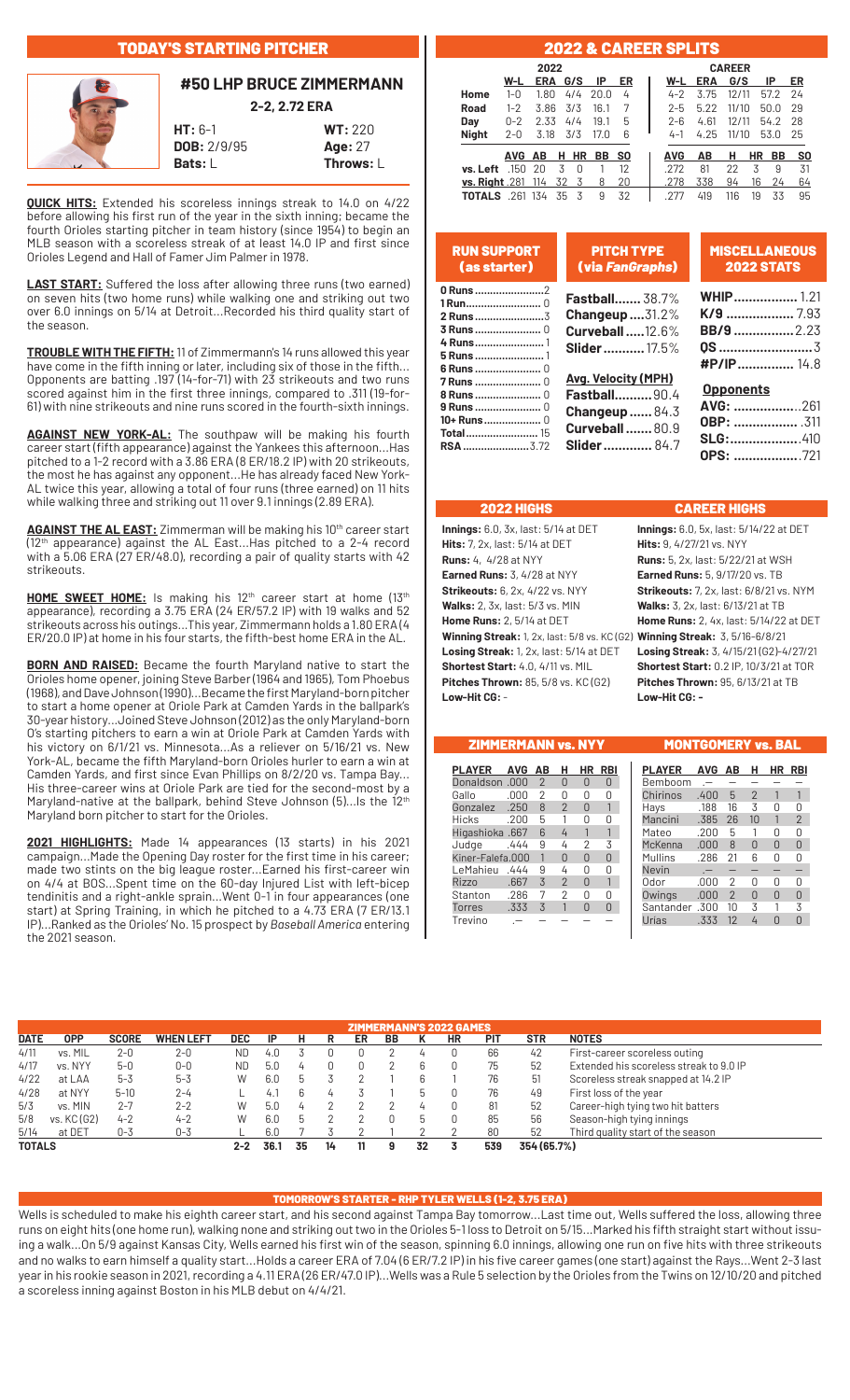## BIRDS IN THE BULLPEN



| <b>PITCHER</b>     | <b>LAST OUTING</b> | (Dec.)    | -IP           |     |              | ER | BB. |     | <b>RETIRED/1<sup>st</sup> BF (as RP)</b> | <b>IR/SCORED</b> | <b>SAVES/OPP</b> | <b>INNINGS-HIGH</b>          | <b>STRIKEOUTS-HIGH</b>          |
|--------------------|--------------------|-----------|---------------|-----|--------------|----|-----|-----|------------------------------------------|------------------|------------------|------------------------------|---------------------------------|
| Akin               | 5/16 vs. NYY       | ND.       | 3.2           |     |              |    |     |     | 9/10                                     | 2/0              | $-/-$            | 3.2 (5/16 vs. NYY)           | $4(5/12$ at STL)                |
| <b>Baker</b>       | 5/15 at DET        | <b>ND</b> | .2            |     |              |    |     |     | 8/12                                     | 5/1              | $-/-$            | 2.1(5/12 at STL-GS)          | 3(2x, last: 5/12 at STL-GS)     |
| Bautista           | 5/18 vs. NYY       | ND.       | 0.2           |     |              |    |     |     | 12/16                                    | 11/2             | 2/2              | $1.2$ (5/2 vs. MIN)          | 2 (6x, last: 5/9 vs. KC)        |
| Gillaspie          | 5/17 vs. NYY       | <b>ND</b> | 2.0           |     | <sup>n</sup> | n  |     |     | 1/1                                      | $-/-$            | $-/-$            | 2.0 (5/17 vs. NYY)           | $1(5/17 \text{ vs. } NYY)$      |
| Krehbiel           | 5/17 vs. NYY       | ND.       | .0            |     |              |    |     |     | 10/16                                    | 7/0              | $-/-$            | 2.0 (2x, last: 5/15 at DET)  | 2 (2x, last: 4/21 at OAK)       |
| López              | 5/18 vs. NYY       | <b>ND</b> | $1.0^{\circ}$ | U.  | <sup>n</sup> |    |     |     | 11/16                                    | 5/2              | 4/5              | 2.0 (2x, last: 4/30 vs. BOS) | 3(4/20 at OAK)                  |
| Pérez              | 5/18 vs. NYY       | <b>ND</b> | 0.1           | n.  |              |    |     |     | 8/14                                     | 7/2              | $-/-$            | $2.0(5/4$ vs. MIN)           | 2(4/8atTB)                      |
| Tate               | 5/17 vs. NYY       |           | .2            |     |              |    |     |     | 12/16                                    | 5/1              | 1/1              | 2.0(2x, last: 5/4 vs. MIN)   | 2(3x, last: 5/8 vs. KC[G2])     |
| Vespi              | MLB DEBUT          |           |               |     |              |    |     |     | $-1$                                     | $-l-$            | $-/-$            |                              |                                 |
| <b>2022 TOTALS</b> | <b>3.38 ERA</b>    | 8-12      | 154.2         | 128 | -67          | 58 | 59  | 139 | 88/131                                   | 68/19            | 7/9              | 3.2 (Akin. 5/16 vs. NYY).    | 4 (2x. last: Akin. 5/12 at STL) |

- 45 KEEGAN AKIN LHP 1-0 1.46 ERA 7.30 K/9 10 G<br>
<u>vs. ALL: .185 (14-for-85) vs. LHB: .125 (4-for-32)</u> vs. RHB: .189 (10-for-53)<br>  $\theta$  Threw a season-high 3.2 seorglass innings on 5/10 in NW 188 (10-101-53) **vs. ALL:** .165 (14-for-85) **vs. LHB:** .125 (4-for-32) **vs. RHB:** .189 (10-for-53)  $\partial\!\!\!/_s$  Threw a season-high 3.2 scoreless innings on 5/16 vs. NYY; allowed just two runners to reach (H, BB), while striking out three
- $\theta$ <sup>\*</sup> Has thrown 2.0-or-more innings in each of his outings this year; is one of two relievers in O's history to throw 2.0-or-more innings in 10 outings to start a season, joining Jimmy Haynes who did so in 10-straight appearances in 1996
- $\mathcal{O}_{\mathcal{P}}$  Akin's 10 appearances of 2.0-or-more innings lead all MLB pitchers
- $\theta$  His 24.2 innings pitched are the second-most among all Major League relievers
- $\theta$  Has allowed one-or-fewer hits in seven of his 10 outings; has not allowed a hit to a lefthanded batter since Rafael Devers on 4/29 and has not allowed an extra-base hit to a lefty since Christian Yelich on 4/12
- $\theta$  His 22 TB allowed are the sixth-fewest among all American League pitchers (min. 20.0 IP)
- $\theta$  His 0.77 WHIP ranks sixth among Major League pitchers (min. 20.0 IP)  $\theta$  Has thrown 254 of 348 (73.0%) pitches for strikes; second best strike% in MLB (min. 250 pitches)
- $\theta$ <sup>\*</sup> Eight of his 10 outings this year have been scoreless
- $\theta$  Induced 10 swings and misses on 31 pitches (27 strikes) on 4/9 at TB, the highest swinging strike percentage (32.3%) of his career

### 43 • BRYAN BAKER • RHP 1-1 • 4.50 ERA • 9.64 K/9 • 13 G/1 GS

- **vs. ALL:** .264 (14-for-53) **vs. LHB:** .235 (4-for-17) **vs. RHB:** .278 (10-for-36)  $\partial\!\!\!/_\!\!$  Allowed one run on two hits with a walk and a strikeout in 1.2 innings on 5/15 at DET
- $\theta$  Made his first career MLB start on 5/12 at STL; threw 2.1 scoreless innings, allowing just
- one hit while striking out three and walking none  $\theta$  Recorded new career-highs in innings pitched (2.1) and pitches (31) in his start on 5/12; marked his first professional start since 5/2/17, while with Single-A Asheville in
- Colorado's organization  $\theta$  Threw 0.2 scoreless innings on 5/5 vs. MIN; issued his second walk of the year for his only base runner of the night
- $\hat{\theta}_*$  Has recorded a strikeout in nine of his 13 outings this year, including multiple strikeouts in four of those; his 9.64 K/9 ranks third among O's pitchers
- $\theta$ » Has issued just three walks this year (5.3 BB%)
- $\theta_{\ell}$  Has allowed one-or-fewer hits in nine of his 14 career outings; including eight of his 13 appearances in 2022
- $\theta$ <sup>\*</sup> Earned his first career win on 4/23 at LAA (1.0 IP, 2 H, 2 ER, HR, K); gave up his first career home run to Brandon Marsh, a two-run shot in the sixth inning

### 74 • FÉLIX BAUTISTA • RHP 0-1 • 2 SV • 2.87 ERA • 10.34 K/9 • 16 G **vs. ALL:** .232 (13-for-56) **vs. LHB:** .217 (5-for-23) **vs. RHB:** .242 (8-for-33)

- $\partial\!\!\!/_s$  Threw 0.2 scoreless innings on 5/18 vs. NYY; retired Aaron Hicks and Aaron Judge before exiting in favor of Cionel Pérez
- $\mathcal{O}_{\mathbb{A}}$  Allowed a season-high-tying two runs, both solo home runs, in 1.0 innings on 5/16 vs. NYY; his two runs allowed snapped a six-game scoreless streak dating back to 4/30 vs. BOS
- $\hat{\theta}_*$  Earned his second save of the season on 5/12 at STL; threw 1.1 innings and a season-hightying 24 pitches
- $\theta$  Recorded a strikeout in six of his last seven outings, including multiple in three of those; his 10.34 K/9 is the highest among O's pitchers
- $\theta$  Is holding opposing batters 1-for-22 (.045) with seven strikeouts with runners on base, and has not allowed a hit (0-for-9) with RISP
- $\theta$  Has thrown 17 pitches of 100+ MPH this season, the most by an O's pitcher in a single season in the *Statcast* era (since 2015)
- $\theta$ <sup>s</sup> Threw 100.1 MPH on 4/24 at LAA becoming the first O's pitcher to hit the century mark this season; marked the 15th time in the *Statcast* era (since 2015) that an O's pitcher hit at least 100 MPH, and the first time since Tanner Scott on 5/14/21
- $\hat{\theta}_s$  His 97.9 average fastball velocity ranks in the top three percent of MLB pitchers according to *Statcast*
- $\theta$ » Bautista's 99.7 percent four-seam fastball active spin is tied for the best in MLB, per *Statcast*; active spin refers to spin that contributes to movement

### $\theta$ » Struck out Wander Franco for his first career strikeout on 4/10 at TB

- **71 LOGAN GILLASPIE RHP 0-0 0.00 ERA 4.50 K/9 1 G**<br> **VS. ALL:** .333 (3-for-9) **VS. LHB:** .000 (0-for-2) **VS. RHB:** .429 (3-for-7)<br> **O**, Made his MLB debut 5/17 vs. NYY (2.0.12.3.1. K) considerate and with the se **vs. ALL:** .333 (3-for-9) **vs. LHB:** .000 (0-for-2) **vs. RHB:** .429 (3-for-7)  $\vartheta$ »  $\,$  Made his MLB debut 5/17 vs. NYY (2.0 IP, 3 H, K); struck out Kyle Higashioka looking for his first big league punch out; recalled from Triple-A Norfolk prior to the game
- $\mathcal{O}_{\!s}\;$  Appeared in nine games between Double-A Bowie and Triple-A Norfolk this year, going 2-1 with a 3.14 ERA (5 ER/14.1 IP) with 12 hits, four walks, one hit batter, and 17 strikeouts
- $\theta$ <sup>\*</sup> Promoted to Triple-A Norfolk on 5/4 and made three appearances with the Tides, pitching to a 1-1 record with a 2.84 ERA (2 ER/6.1 IP)
- $\hat{\theta}_k$  Of his 10 combined MiLB and MLB appearances, four have been 2.0+ IP, and six more than 1.0 IP
- $\theta$  Was a non-roster invite to O's Spring Training in 2022
- $\theta$ <sup>\*</sup> Began his professional career in Independent ball

## **34 • JOEY KREHBIEL • RHP 1-3 • 3.38 ERA • 5.63 K/9 • 16 G**<br>vs. ALL: .211(12-for-57) vs. LHB: .200 (4-for-20) vs. RHB: .216 (8-for-37)

- **vs. ALL:** .211 (12-for-57) **vs. ALL:** .211 (12-for-57) Tied for team lead with 16 appearances
- 
- $\mathcal{O}_s$  Allowed game-tying solo homer to Aaron Judge on 5/17 vs. NYY<br> $\mathcal{O}_s$  Tossed a career-high-tving 2.0 innings on 5/15 at DET, striking o Tossed a career-high-tying 2.0 innings on 5/15 at DET, striking out one
- $\theta$ » Has stranded all seven of his inherited runners this season
- $\mathcal{O}_{\!\scriptscriptstyle\beta}$  Opposing batters are batting .174 (4-23) with runners on and .167 (2-12) with RISP

- 48 JORGE LÓPEZ RHP 3-2 4 SV 1.00 ERA 8.50 K/9 16 G<br>vs. ALL: .145 (9-for-62) vs. LHB: .095 (2-for-21) vs. RHB: .171 (7-for-41) **vs. ALL:** .145 (9-for-62) **vs. LHB:** .095 (2-for-21) **vs. RHB:** .171 (7-for-41)
- $\mathcal{O}_{\!\scriptscriptstyle\beta\!\scriptscriptstyle\gamma}$  Threw a scoreless inning on 5/18 vs. NYY; allowed one batters to reach (BB)  $\theta$  Retired the side in order with one strikeout in the eighth inning on 5/14 at DET; marked
- his first outing since 5/9 vs. KC after being placed on the Bereavement List  $\mathcal{O}_{\mathcal{P}}$  12 of his 13 outings since 4/13 have been scoreless; has lowered his ERA 6.71 points
- during that time  $\theta$  His 1.00 ERA (2 ER/18.0 IP) ranks fifth among MLB relievers and third in the AL (min. 18.0 IP)
- 
- $\theta_{\scriptscriptstyle\delta}$  His .145 (9-for-65) OBA is the fifth-lowest among all Major League relievers (min. 70 BF)<br> $\theta_{\scriptscriptstyle\delta}$  His 19.1 percent hard-hit rate is tied for third-best among MLB pitchers His 19.1 percent hard-hit rate is tied for third-best among MLB pitchers
- $\theta$  Recorded a save in three straight outings (4/20-23); had just one career save entering this year
- $\theta$  13 of his 16 appearances this year have come in the ninth inning-or-later, surpassing his single-season career-high seven outings in the ninth inning or later, set in 2018
- $\theta$  Recorded multiple strikeouts in a career-high five-straight relief outings (4/15-23)
- $\theta$  11 of his 16 relief appearances this year have come in high-leverage situations, according to *Baseball Reference*

### 58 • CIONEL PÉREZ • LHP 1-0 • 0.82 ERA • 9.82 K/9 • 14 G **vs. LHB:** .294 (5-for-17)

- $\frac{1}{\theta}$  Struck out Anthony Rizzo for the final out in the eighth on 5/18 vs. NYY (0.1 IP, K)
- $\theta$  Allowed his first run of the year on a home run to Dylan Carlson on 5/12 at STL (1.0 IP, H, ER, HR, K, HBP); marked the first time he allowed a run and home run since 7/18/21; went a career-high 13 outings between allowing MLB runs
- $\theta$  Did not allowed a run in his first 11 outings (9.1 IP) to begin his O's career; is one of three pitchers to work 11 scoreless outings to start their stint with the franchise, along with Donnie Hart (2016) and Will Ohman (2010)
- $\theta$  Threw a season-high 2.0 scoreless innings on 5/4 vs. MIN; marked his longest outing since 7/18/21 while with CIN; just the seventh time in his career throwing 2.0-or-more innings  $\theta$  Is one of seven AL relievers with at least 14 appearances and no more than one earned run
- allowed this season  $\theta_{\rm k}$ . Recorded multiple strikeouts on 4/8 at TB; marked the seventh time in his career

### recording multiple strikeouts in 1.0 inning-or-fewer

### 55 • DILLON TATE • RHP 0-2 • 1 SV • 2.45 ERA • 6.87 K/9 • 16 G **vs. ALL:** .194 (13-for-67) **vs. LHB:** .217 (5-for-23) **vs. RHB:** .182 (8-for-44)

- $\partial\!\!\!/_\!\!$  Suffered the loss after entering in a tie game in the sixth inning and surrendering two runs in his last outing 5/17 vs. NYY (1.2 IP); the run in the seventh was unearned
- $\theta$  Earned his team leading fifth hold on 5/12 at STL (1.0 IP, H, K)
- $\theta$ <sup>\*</sup> Allowed his first home run of the year to Brendan Donovan to lead off the ninth on 5/10
- at STL; allowed two batters reach with two outs before exiting in favor of Félix Bautista  $\theta_{\ast}$  Has not allowed a run in 12 of his 16 appearances this year
- $\theta$ <sup>M</sup> Made his 100<sup>th</sup> career appearance on 4/30 vs. BOS; threw 0.2 scoreless innings, retiring Kiké Hernández and Christian Arroyo
- According to *Statcast*, his 84.6 MPH average exit velocity ranks in the top four percent of the league
- $\theta$  10 of his 16 appearances this year have come in high leverage situations, according to *Baseball Reference*
- $\theta$ <sup>\*</sup> Threw 1.2 innings-or-more in back-to-back outings (4/13-15) for the first time since doing so in four-straight outings from 6/27-7/6/21
- $\theta$ <sup>\*</sup> Tied for team lead with 16 appearances

#### **79 • NICK VESPI • LHP MLB DEBUT**<br> **VS. ALL:** .-- **WALB DEBUT** WS. LHB: .-- **MALB DEBUT vs. ALL:** .--- **vs. LHB:** .--- **vs. RHB:** .---  $\overline{\theta}_{\!\scriptscriptstyle{0}}$  Had his contract selected from Triple-A Norfolk on 5/17; his first appearance will be his

- Major League debut  $\hat{\theta}_k$  is 0-1 with four saves and a 0.00 ERA (0 ER/14.1 IP) with six hits, three runs, one hit
- batter, three walks, and 21 strikeouts in 12 appearances with Triple-A Norfolk this year Has recorded multiple strikeouts in eight of his 12 outings this year, and at least one
- strikeout in 11 of those appearances; pitching to a 13.19 K/9 at Triple-A  $\theta$ <sup>\*</sup> Has thrown at least 1.0 innings in 11 of his 12 outings this year; threw a season-high 2.1
- innings on 4/7 vs. CLT
- $\theta_{\text{k}}$  Was a non-roster invite to O's Spring Training in 2022
- $\theta$ <sup>*s*</sup> Pitched for the Arizona Fall League Champions Mesa Solar Sox in 2021; named to the AFL East Fall Stars team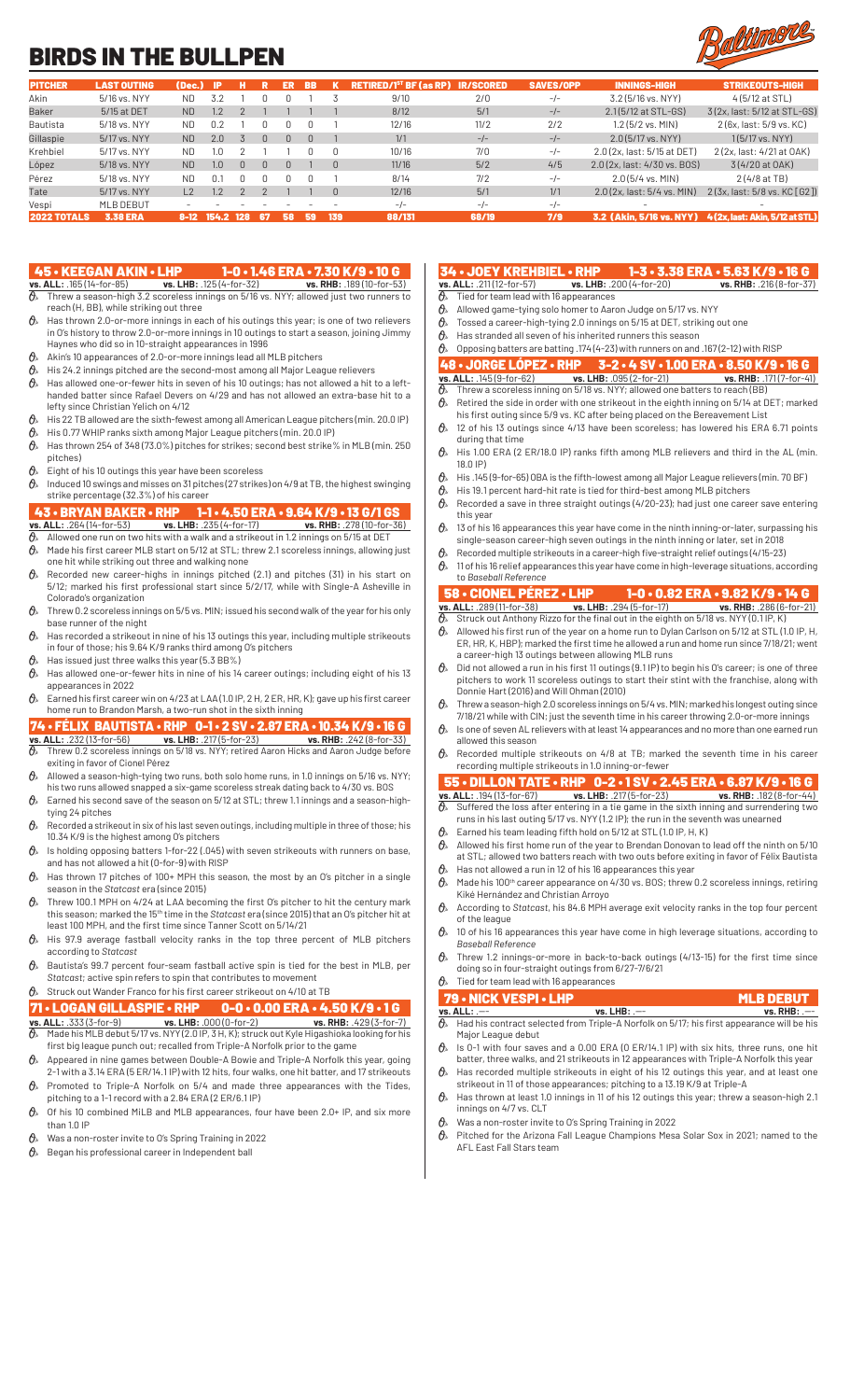#### 37 • ANTHONY BEMBOOM • C (L) .118/.211/.216 • 1 HR • 1 RBI<br>Current Streak: 0-for-last-8; since 5/12 2021 High: 36 (3x, last: 4/25-5/29; 3-11) **2021 High**: 3G (3x, last: 4/25-5/29; 3-11) **Last Game**: 0-3 **NYY Series**: 2G, 0-6, K Hit his first home run as an Oriole on 5/12 at STL and first since 9/23/20 at SD with LAA  $\theta$  Snapped an 0-for-15 stretch with a bunt single leading off the seventh inning 4/23 at LAA; sparked a three-run frame as the O's rallied from down 4-2; later doubled in the eighth  $\theta$ » Appeared on his first career Opening Day roster  $\theta$  Made his Orioles debut 4/10 at TB, batting ninth at catcher  $\theta$  Signed to a Minor League contract with an invitation to Spring Training on 3/13/22 23 • ROBINSON CHIRINOS • C (R) .141/.265/.183 • 0 HR • 4 RBI **Current Streak**: 1G (1-1; since 5/11) **2022 High**: 3G (4/19-24; 4-12) **Last Game**: 1-1 (PH in 9<sup>th</sup>); 5/17 vs. NYY **NOTE: 1988** NYY Series: 2G, 1GS, 1-4, 2 K  $\mathcal{O}_{\!s}\;$  Ranks sixth among MLB catchers with an 8.30 PA/BB (min. 50 PA)  $\theta$  Snapped an 0-for-21 skid with a single in the eighth inning on 5/8 vs. KC (G2); is 3-41 with five walks and 16 strikeouts in 14 games since April 26  $\theta$  Reached on a walk-off fielder's choice after bunting with two runners on  $4/30$  vs. BOS; Jorge Mateo scored from second after Hirokazu Sawamura threw the ball into left field  $\theta$  Had his on-base streak snapped 4/27 at NYY; had reached base safely in six straight games since 4/15, his longest on-base streak since also reaching in six from 9/12-25/19 w/HOU  $\partial_{\!s}\;$  At 37 years, 348 days, he is the oldest player on the O's; is third-oldest catcher in MLB this season (Yadier Molina, 39-310, STL; Kurt Suzuki, 38-227, LAA) **21 • AUSTIN HAYS • OF (R)** .296/.364/.456 • 3 HR • 13 RBI<br>Current Streak: 16 (3-4; since 5/18) ...<br>Last Game: 3-4, 2-2B, RBI ... NYY Series: 26S, 3-8, 2-2B, RBI<br> $\frac{1}{9}$  ... Snapped his 0-for-18 skid since 5/9 with a do **Current Streak**: 1G (3-4; since 5/18) **Last Game**: 3-4, 2-2B, RBI **NYY Series**: 2GS, 3-8, 2-2B, RBI  $\partial\!\!\!/_\!\!$  Snapped his 0-for-18 skid since 5/9 with a double in the first inning of last night's game; finished 3-for-4 with a double, a run scored, and one RBI Slashing .341/.402/.527 (31-for-91) with three home runs and eight doubles against righthanded pitchers; his .341 average against righties is tied for the third-best in the AL and tied for sixth-best in MLB  $\mathcal{O}_{\!\scriptscriptstyle\beta}$  Reached base safely in 12 of 14 plate appearances (9 H, 2 BB, HBP) from the sixth inning on 5/5 vs. MIN to the seventh inning on 5/9 vs. KC; reached safely in nine straight plate appearances (7 H, 2 BB) from 5/5-8 (G2), the first Oriole to do so since Cedric Mullins (11 straight, 6/4-6/21) Reached safely a career-high five times (4 H, BB) on 5/8 vs. KC (G1); one of four players in MLB this year with multiple 4+ hit games, and the only player in the AL  $\theta$  Ranks tied for the team lead with 11 multi-hit games (Mancini), tied for 10<sup>th</sup> in the AL; seven have come since 4/28  $\theta$  Set career-highs with four hits and three doubles on 4/29 at NYY (4-5, 3 2B, RBI, R) 16 • TREY MANCINI • INF/OF (R) .288/.347/.394 • 3 HR • 14 RBI<br>Current Streak: 26 (3-8; since 5/17) 2022 High: 96 (5/8 [61]-5/15;13-34) **Current Streak**: 2G (3-8; since 5/17) **Last Game**: 1-4, RBI, 2 K **NYY Series**: 3GS, 3-11, 2B, RBI, BB, R, 3 K  $\mathcal{O}_{\!\scriptscriptstyle\beta\!\prime}$  Has reached base safely in a season-long 12 straight games since 5/8 (G1) vs. KC, the eighth-longest active streak in the AL  $\theta$ . Ranks in the top 10 percent of MLB with a .318 expected batting average and the top 13 percent with a .564 expected slugging  $\theta$ »  $\,$  Ranks second in MLB with a 51.2 sweet spot percentage, according to Statcast; sweet spot percentage is a metric used to measure quality of contact  $\theta$  Since returning from a minor rib injury on 5/3, he is batting .375/.444/.500 (21-56) with one double, two home runs, six RBI, and seven runs; his .385 AVG and 21 hits rank third in MLB and his .444 OBP ranks fifth in MLB in that span  $\theta$  Snapped a season-high nine game hitting streak on 5/16; hit safely from 5/8-15, batting .382/.462/.559 (13-34) with two home runs, four RBI, four runs scored, three walks ,and two hit by pitches; has a hit in 14 of 16 games in May  $\theta_{\rm k}$  Matched a season-high with three hits on 5/9 vs. KC (2x, last: 5/4 vs. MIN); hit .393 (11-for-28) in seven games during the 10-game homestand from 4/29-5/9  $\theta$ <sup>\*</sup> His 11 multi-hit games are tied for the team lead (Hays) and rank tied for 10<sup>th</sup> in the AL; six have come this month and he's recorded eight since 4/24 3 • JORGE MATEO • INF (R) .235/.273/.365 • 2 HR • 8 RBI<br>Current Streak: 0-for-last-7; since 5/13 2022 High: 96 (5/4-13; 10-35)<br>Last Game: 0-3, K<br> $\frac{1}{\theta}$  Made his first start vesterday since eviting in the fourth last. **Current Streak**: 0-for-last-7; since 5/13 **Last Game**: 0-3, K **NYY Series**: 1GS, 0-3, K  $\vartheta$  Made his first start yesterday since exiting in the fourth inning on 5/15 at DET with rib cage soreness after colliding with first baseman Spencer Torkelson  $\theta$ <sup>\*</sup> Had a season-long nine-game hitting streak from 5/4-13, tied with Trey Mancini for the longest streak by an O's batter this season  $\theta_{\scriptscriptstyle{\aleph}}$  Hit his second home run of the season on 5/12 at STL, a solo shot in the second inning  $\theta$  Ranks second in MLB with 10 stolen bases; was caught stealing for the first time 4/27 at NYY after beginning the season 7-for-7; has swiped three bases since 5/8 (0 attempts 4/28-5/5)  $\hat{\theta}_s$  His 30.0 ft/s sprint speed ranks tied for second in MLB, per *Statcast*<br> $\hat{\theta}_s$  Tied for first among MLB shortstops with five defensive runs saved. Tied for first among MLB shortstops with five defensive runs saved, per *Fangraphs*  $\theta$ <sup>\*</sup> Hit his first home run of the season 5/5 vs. MIN, a solo shot that tied the game in the fifth; 41 • TYLER NEVIN • INF (R) .200/.293/.260 • 1 HR • 6 RBI<br>Current Streak: 2G(3-6; since 5/17) 2021 High: 3G(9/30-10/2; 3-9) **Current Streak**: 2G (3-6; since 5/17)<br>**Last Game**: 1-3<br> $\hat{Q}_a$  Has made 16 starts this season **Last Game**: 1-3 **NYY Series:** 3GS, 3-9, RBI, R, 3 K  $\partial\!\!\!/_s\!\!\!/$  Has made 16 starts this season: six at third base, five at first base, two in left field, two as the designated hitter, and one in right field to go yard this season inning; four of his eight career RBI have come against the Red Sox with the O's vs. BOS first career home run by an Oriole in the *Statcast* era (since 2015) debut and record a hit on his birthday Son of Phil Nevin, 12-year MLB veteran, and current third base coach for LAA **Current Streak:** 3G (3-11; since 5/16)<br>**Last Game:** 1-4, K Delivered go-ahead two-run double in the seventh inning on 5/9 vs. KC (G1)  $\theta$  Hit in six straight games from 5/1-8 (G1); batted .280/.280/.560 (7-25) from 2014-15, Odor was tied for fifth in MLB with 20 triples; he has seven since 2016 traveled 431 ft., his longest in over a year (443 ft. - 4/17/21 vs. TB w/ NYY) time in his career with at least two doubles; had three total hits in his 11 prior games Drove in his 500<sup>th</sup> career run with a seventh-inning single on 4/21 at OAK NYY off Jonathan Loáisiga; later scored the third run as the O's won 5-0  $\mathcal{O}_s$  Appeared on his seventh career Opening Day roster, and first in orange and black  $\partial\!\!\!/_s\!\!\!/$  Started five of six games on the last road trip after entering the trip with eight starts to  $\theta$  Stole a base 5/12 at STL, his first since Opening Day 2021 on 4/1 vs. LAD w/ COL  $\theta$  Set a career-high with three walks on 5/8 vs. KC (G2)  $\theta$  Recorded his first O's hit with a single in the third inning 4/20 at OAK  $\theta$ » Appeared on his ninth career Opening Day roster, and first in orange and black Last Game: 0-4, K<br> $\overline{\theta}$ » Recorded his sixth career multi-homer game on 5/16 vs. NYY; became the first Oriole to hit first do so at Oriole Park since Matt Wieters on 10/2/16 vs. New York-AL DET; marked his first HR since he went deep in back-to-back games 4/26-27 three BB in May on-base streak was tied for the 10<sup>th</sup>-longest streak to start a season in O's history the first since 9/10-11 (G1)/21 hit home run as a right-handed batter in his career (110.3 MPH), per *Statcast* His four Eutaw Street home runs in 2021 are a single-season ballpark record 29 • RAMÓN URÍAS • INF (R) BIRD BATTERS

- at 412 ft., marked the second-longest homer of his career (427 ft. 7/16/21 w/ SD at WSH)  $\theta$  Scored his second career walk-off run after pinch running in the 10<sup>th</sup> inning 4/30 vs. BOS;
- came home after a bunt from Robinson Chirinos was thrown away by Hirokazu Sawamura

## **26 • RYAN McKENNA • OF (R)** .219/.297/.313 • 0 HR • 3 RBI current Streak: 16 (1-4; since 5/17) .2021 High: 36 (3x, last: 9/23-25; 4-12)

- **2021 High**: 3G (3x, last: 9/23-25; 4-12) **Last Game**: 1-4, 2B, RBI, K; 5/17 vs. NYY **NYY Series**: 2GS, 1-7, 2B, RBI, 3 K  $\partial_{\!s}\;$  Has slashed .269/.355/.385 (7-26) with three doubles, three RBI, three runs, three walks,
- and one HBP in his last 14 MLB games since 4/20
- $\theta$  Has 13 appearances as a sub (6 PH, 3 PR, 4 Def.) this season, tied for fourth-most in MLB  $\theta$  Doubled in the fifth inning and scored only run of game on 4/20 at OAK
- $\mathcal{O}_{\mathcal{P}}$  Appeared on his first career Opening Day roster
- $\theta$ » Recalled from Triple-A Norfolk on 5/14; was optioned to the Tides on 5/2
- $\theta$  Batted .273/.342/.545 (9-33) with three home runs, six RBI, and five runs in eight Triple-A games; homered three times 5/11 vs. Memphis, becoming the eighth player in franchise history to do so
- $\hat{\theta}_k$  Made his MLB debut on 4/5/21 at NYY; collected his first MLB hit on 4/11/21 vs. BOS, a pinchhit triple in the sixth inning against RHP Nick Pivetta

### 31 • CEDRIC MULLINS • OF (L) .253/.315/.416 • 5 HR • 15 RBI **Current Streak Streak Streek Streek 3 (4/30-5/8[G2]; 13-36) Last Game**: 1-4, R **NYY Series**: 3GS, 2-12, R, BB, K

- $\partial_{\!\scriptscriptstyle\beta\! *}$  Batting .312/.338/.494 (24–77) with five doubles, three homers, seven RBI, nine runs scored, and four stolen bases in 18 games since 4/30; over that stretch, his 24 hits rank fourth in MLB and his 38 total bases are tied for 10th
- $\theta$ » Ranks sixth in the AL with seven stolen bases; four SB have come since 5/8, tied for second-most in MLB over that time  $\mathcal{O}_{\ell}$  Went 4-5 with a two-run homer, two runs, and a stolen base on 5/10 at STL; recorded his
- 99th and 100th career RBI with his home run in the third inning
- $\vartheta$   $\!$  Slugged his second homer of the year on 4/16 vs. NYY; the ball traveled 433 ft., marking the second-farthest home run of his career, trailing only a 440-ft. home run on 6/5/21 vs. CLE
- Hit his first career grand slam on 4/12 in the second inning off Milwaukee LHP Eric Lauer  $\theta$  Became the first player in O's history - and only player in MLB last season - to hit 30 home runs and steal 30 bases
- $\hat{\theta}_s$  Slugged his first home run of the season on 5/10 at STL, becoming the first Oriole rookie
- $\theta_{k}$  Recorded his second career multi-RBI game on 5/1 vs. BOS with a two-run single in the fifth
- $\theta$  Recalled from Triple-A Norfolk on 4/29; started at third base and made his season debut
- $\theta$  Hit his first MLB home run in the 2021 season finale on 10/3 at TOR, a solo shot to the upper deck in left field off LHP Hyun Jin Ryu; the home run traveled 442 ft., making it the furthest
- $\theta$ <sup>*s*</sup> Made his MLB debut on 5/29/21 at CWS (G1); recorded a ground-rule double in the second inning for his first hit, becoming the sixth player in MLB history to make his Major League

# 12 • ROUGNED ODOR • INF (L) .198/.241/.317 • 1 HR • 9 RBI

- Last Game: 1-4, K<br> **B** Delivered go-ahead two-run double in the seventh inning on 5/9 vs. KC (G1)
- $\partial\!\!\!/_s\!\!\!$  Tripled on 5/2 vs. MIN, his first triple since 6/28/19 w/TEX at TB; in his first two seasons
- $\theta$ <sup>\*</sup> Hit his first O's home run off Kutter Crawford in the sixth inning on 5/1 vs. BOS; the ball
- $\theta$  Went 3-5 with two doubles, an RBI, a run scored, and two strikeouts on 4/28 at NYY; 11<sup>th</sup>
- $\theta_{\rm k}$  Opened the scoring with a two-out, two-run, pinch-hit single in the eighth inning 4/17 vs.
- $\theta$  Has two of the pinch-hit hits and both PH RBI for the O's (team: 4-25, 2 RBI, 5 BB, 18 K)

| We reposit out officially contained to positive pay restory and mothing office place. |                                                                                                       |
|---------------------------------------------------------------------------------------|-------------------------------------------------------------------------------------------------------|
| $\vert$ 11 $\cdot$ CHRIS OWINGS $\cdot$ INF (R)                                       | $.132/.283/.158 \cdot 0$ HR $\cdot$ 0 RBI                                                             |
| <b>Current Streak: 0-for-last-7: since 5/14</b>                                       | 2021 High: 4G (7/10-18; 6-12)                                                                         |
| <b>Last Game:</b> $0-1$ , $K$ (PH in $9th$ ): $5/7$ vs. NYY                           | <b>NYY Series: 1G, 0-1, K</b>                                                                         |
|                                                                                       | $\theta$ Started five of six games on the last road trip after entering the trip with eight starts to |

- begin the season; has started seven games at 2B, four at SS, one at 3B, and one in LF
- $\mathcal{O}_{\!\!s\!}$  Appeared in 21 games for the Rockies last year, slashing .326/.420/.628 (14-for-43) with one home run, four doubles, three triples, nine runs scored, five RBI, and two stolen bases

# 25 • ANTHONY SANTANDER • OF (S) .219/.340/.383 • 6 HR • 16 RBI **Current Streak**: 0-8; since 5/17 **2022 High**: 3G (2x, last: 5/9-11; 5-12)

- Recorded his sixth career multi-homer game on 5/16 vs. NYY; became the first Oriole to hit a home run from both sides of the plate since he did so on 8/31/19 at Kansas City and the
- $\theta$  Hit the second of back-to-back home runs with Trey Mancini in the eighth inning on 5/13 at
- His 12.8% walk rate this season places him in the top 18 percent of MLB, per *Statcast*; tied for 10<sup>th</sup> in the AL with 19 walks; has not drawn a base on balls in nine games and has just
- $\theta$  Reached base safely in 18 consecutive games to start the season, and a career-high 19 consecutive games dating back to 9/26/21, before going 0-5 on 4/28 at NYY; the 18-game
- Tied the game with a two-out, RBI single in the eighth inning off Matt Barnes 4/30 vs. BOS
- $\theta$ <sup>\*</sup> Homered for the second straight game 4/27 at NYY, the second Oriole (Hays; 4/24-26) to do so this season; marked the eighth time he's hit a home run in back-to-back games and
- $\vartheta$   $\!\!\sim$   $\,$  His home run off LHP Jordan Montgomery in the sixth inning 4/27 at NYY was the hardest-
- 

| 29 - RAMÓN URÍAS - INF (R)                                                              | 204/.248/.306 • 2 HR • 9 RBI.                       |
|-----------------------------------------------------------------------------------------|-----------------------------------------------------|
| <b>Current Streak: 0-for-last-6: since 5/17</b>                                         | <b>2022 High:</b> 5G (5/3-8 [2]; 5-17)              |
| <b>Last Game: <math>0-4</math>, K</b>                                                   | <b>NYY Series: 3GS, 1-11, HR, 2 RBI, R, BB, 4 K</b> |
| $\theta_{\delta}$ Has hit safely in eight of his last 12 games, batting .211 (8-for-38) |                                                     |

- $\theta$  Homered for the first time this season 5/4 vs. MIN; went 42 games between home runs (last: 8/21/21 vs. ATL)
- $\theta$  Recorded his third multi-hit effort of the season on 4/27 at NYY
- $\theta$  Snapped his 0-for-16 skid since 4/12 with a single in the seventh inning on 4/18 at OAK;
- $\hat{\theta}_s$  Drew a walk-off walk in the 11<sup>th</sup> inning off Aroldis Chapman 4/15 vs. NYY; marked his third career walk-off plate appearance
- $\vartheta_{\!s}\;$  Became the 70th Mexico-born player to play in 100 MLB games on 4/12 vs. MIL; Oliver Pérez, who pitched in seven games with ARI this season, leads active Mexican-born players (703 G)
- $\partial\!\!\!/_s$  Started on Opening Day for the first time in his career, batting sixth at second base, after appearing on his second consecutive Opening Day roster  $\theta$  Recorded an extra-base hit in back-to-back games (4/8-9) for the fourth time in his career
- $\theta$ » Brother, Luis, currently plays for the Milwaukee Brewers

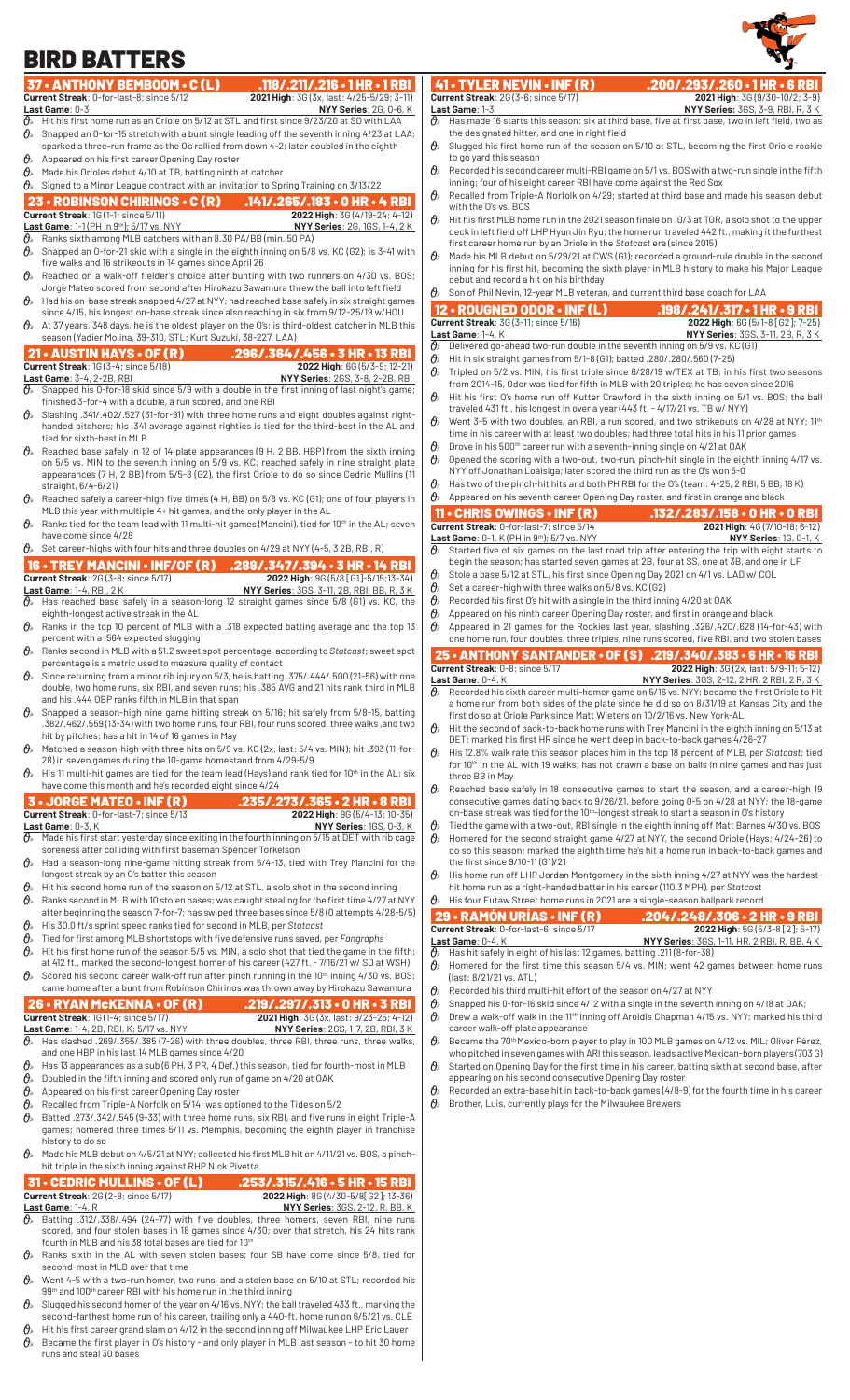|                          |         |         |  |                        |          | ADDITIONAL HITT |  |                        |       |                                  |                 |     |                          |         |                           |
|--------------------------|---------|---------|--|------------------------|----------|-----------------|--|------------------------|-------|----------------------------------|-----------------|-----|--------------------------|---------|---------------------------|
|                          |         |         |  | <b>MULTI-HIT GAMES</b> |          |                 |  | <b>MULTI-RBI GAMES</b> |       | <b>LAST HR</b>                   |                 |     | <b>MULTI-HR GAMES</b>    |         |                           |
|                          | vs. LHP | vs. RHP |  |                        | TOTAL    |                 |  |                        | TOTAL | (Date/Opponent/Pitcher)          |                 |     | 2022 CAREER              |         | <b>LAST (#HRS)</b>        |
| <b>Anthony Bemboom</b>   | .182    | .100    |  |                        |          |                 |  |                        |       | 5/12/122 at STL (Matz)           |                 |     |                          |         |                           |
| Robinson Chirinos        | .200    | .083    |  |                        |          |                 |  |                        |       | 9/15/21 at PHI (Alvarado) w/ CHC |                 |     |                          |         | 9/9/19 vs. 0AK(2) w/ HOU  |
| <b>Austin Hays</b>       | .176    | .341    |  |                        |          |                 |  |                        |       | 5/5/22 vs. MIN (Duran)           |                 |     |                          |         | 9/15/21 vs. NYY (2)       |
| Trey Mancini             | .304    | .279    |  |                        |          |                 |  |                        |       | 5/15/22 at DET (García)          |                 |     |                          |         | 6/20/21 vs. TOR(2)        |
| Jorge Mateo              | .209    | .250    |  |                        |          |                 |  |                        |       | 5/12/22 at STL (Matz)            |                 |     |                          |         |                           |
| Ryan McKenna             | .182    | .238    |  |                        |          |                 |  |                        |       |                                  |                 |     |                          |         |                           |
| <b>Cedric Mullins</b>    | .254    | .253    |  |                        | $\alpha$ |                 |  |                        | 5     | 5/10/22 at STL (Naughton)        |                 |     |                          |         | 6/19/21 vs. TOR(2)        |
| Tyler Nevin              | .267    | .171    |  |                        |          |                 |  |                        |       | 5/10/22 at STL (Naughton)        |                 |     |                          |         |                           |
| Rougned Odor             | .214    | .195    |  |                        |          |                 |  |                        |       | 5/1/22 vs. BOS (Crawford)        | 13 <sup>7</sup> | $-$ | $\overline{\phantom{a}}$ | $13 \,$ | 9/27/20 vs. HOU(2) w/ TEX |
| Chris Owings             | .182    | .063    |  |                        |          |                 |  |                        |       | 7/11/21 at SD (Stammen) w/ COL   |                 |     |                          |         | 6/30/17 vs. COL(2) w/ ARI |
| <b>Anthony Santander</b> | .233    | .212    |  |                        |          |                 |  |                        |       | 5/16/22 vs. NYY (Chapman)        |                 |     |                          | 6       | 5/17/22 vs. NYY (2)       |
| Ramón Urías              | .156    | .224    |  |                        |          |                 |  |                        |       | 5/17/22 vs. NYY (Taillon)        |                 |     |                          |         |                           |

| <b>O'S HITTERS</b> |   |    |   |   |    |    |           | <b>2022 VS. NEW YORK YANKEES</b> |    |              |                 |            |             |       |                 |     |    | <b>CAREER VS. NEW YORK YANKEES</b> |    |    |    |            |     |     |           |            |                   |            |
|--------------------|---|----|---|---|----|----|-----------|----------------------------------|----|--------------|-----------------|------------|-------------|-------|-----------------|-----|----|------------------------------------|----|----|----|------------|-----|-----|-----------|------------|-------------------|------------|
| <b>IPLAYER</b>     | G | AΒ | R |   | 2Β | 3В | <b>HR</b> | RBI                              | BB | <b>IBB</b>   | <b>SO</b>       | <b>AVG</b> | <b>OBP</b>  | SLG   | G               | AΒ  |    |                                    | 2B | 3B | HR | <b>RBI</b> | BB  | IBB | <b>SO</b> | <b>AVG</b> | <b>OBP</b>        | <b>SLG</b> |
| Anthony Bemboom    | 5 |    |   |   |    | n  |           |                                  |    | <sup>n</sup> |                 | .000       | .143        | .000. |                 | 18  | n  |                                    |    |    |    |            |     |     |           | .000       | $100-$            | .000       |
| Robinson Chirinos  | 6 |    |   |   |    |    |           |                                  |    |              |                 | 176        | 300         | .176  | 39              | 113 | 19 |                                    |    |    |    |            |     |     | 42        | 204        | .343              | .310       |
| <b>Austin Hays</b> | 8 |    |   |   |    |    |           |                                  |    | $\cap$       |                 | .419       | .486        | .710  | 31              | 112 | 19 | 34                                 |    |    |    |            | 12  |     | 24        | .304       | .381              | .571       |
| Trey Mancini       |   | 35 |   |   |    |    |           |                                  |    |              | 10              | 257        | .333        | .314  | 80              | 300 | 42 |                                    |    |    |    |            | 36. |     | 82        | .257       | .337              | .427       |
| Jorge Mateo        |   | 26 |   |   |    |    |           |                                  |    | n            |                 | .269       | .296        | .308  | 10 <sup>1</sup> | 38  |    |                                    |    |    |    |            |     |     |           | 237        | .286              | .342       |
| Ryan McKenna       | 6 | 15 |   |   |    |    |           |                                  |    |              |                 | በ ን        | 0.294 0.333 |       | 18              | 32  |    |                                    |    |    |    |            |     |     | 14        |            | 0.125 0.243 0.188 |            |
| Cedric Mullins     | 9 | 35 |   |   |    |    |           |                                  |    | n            |                 | .143       | .231        | .229  | 46              | 176 | 26 | 42                                 |    |    |    |            |     |     | 36        | .239       | .293              | .381       |
| Tyler Nevin        |   |    |   |   |    |    |           |                                  |    |              |                 | 333        | 300         | .333  |                 |     |    |                                    |    |    |    |            |     |     |           | 333        | .300              | .333       |
| Rougned Odor       | 9 | 26 |   | 8 |    |    |           |                                  |    | n            |                 | .308       | .357        | .462  | 45              | 157 | 21 | 34                                 |    |    |    |            | 14  |     | 47        | .217       | 289               | .389       |
| Chris Owings       | 4 |    |   |   |    |    |           |                                  |    |              |                 |            | 250         | .000  | 12              | 26  |    |                                    |    |    |    |            |     |     | 14        | 115        | 207               | .423       |
| Anthony Santander  | 9 | 36 |   | h |    |    |           |                                  |    |              | 10 <sup>1</sup> | .139       | .205        | .472  | 35              | 136 | 13 | 25                                 |    |    |    | 'R         |     |     | 34        | .184       | .234              | .404       |
| Ramón Urías        | 8 | 28 |   | ப |    |    |           |                                  |    |              |                 | .143       | 226         | .250  | 24              |     |    |                                    |    |    |    |            |     |     | 28        | .205       | 301               | .301       |

| <b>O'S PITCHERS</b> |              |          |        |   | <b>2022 VS.</b> |                  |          | . NEW YORK YANKEES |          |           |           |           |            |            |  |          |              |          | <b>CAREER</b> |    | VS.           | <b>NEW</b> | <b>YORK</b> |             |           | <b>YANKEES</b> |     |                   |      |
|---------------------|--------------|----------|--------|---|-----------------|------------------|----------|--------------------|----------|-----------|-----------|-----------|------------|------------|--|----------|--------------|----------|---------------|----|---------------|------------|-------------|-------------|-----------|----------------|-----|-------------------|------|
| <b>IPLAYER</b>      | W            |          | sv     | G | GS              | INN              |          |                    | ER       | <b>HR</b> | <b>BB</b> | <b>SO</b> | <b>ERA</b> | <b>AVG</b> |  | W        |              | sv       | G             | GS | <b>INN</b>    | н          | R           | ER          | <b>HR</b> | BB             | SO. | ERA AVG           |      |
| Keegan Akin         | $\mathbf{0}$ |          |        |   |                 |                  |          |                    | $\Omega$ |           |           |           | 0.00       | .083       |  | O        |              | $\Omega$ | $\mathsf{6}$  |    | 20.0          | 15         |             |             |           |                | 19  | 4.95              | .200 |
| Bryan Baker         | 0            |          |        |   |                 |                  |          |                    |          |           |           | h         | .91        | .231       |  |          |              |          |               |    | てつ            |            |             |             |           |                | b   | 4.91              | .231 |
| Félix Bautista      | $\mathbf{0}$ |          |        |   |                 | 3.1              | 6        |                    |          |           |           |           | 10.80      | .400       |  | 0        | $\mathbf{0}$ | $\cap$   |               |    | 3.1           |            |             |             |           |                |     | 10.80             | .400 |
| Kyle Bradish        | 0            |          |        |   |                 | 4.,              |          |                    |          |           |           |           | 8.31       | .400       |  |          |              |          |               |    | 4.            |            |             |             |           |                | h   | 8.31              | .400 |
| Logan Gillaspie     | $\mathbf{0}$ |          |        |   | $\Omega$        | 2.0              |          | 0.                 | $\Omega$ | $\Omega$  | $\Omega$  |           | 0.00       | .333       |  | $\Omega$ | $\Omega$     | $\Omega$ |               |    | 2.0           |            | 0           | $\Omega$    | $\Omega$  | $\Omega$       |     | 0.00 <sub>1</sub> | .333 |
| Joey Krehbiel       |              |          |        |   |                 |                  |          |                    |          |           |           |           |            | .444       |  |          |              | n        |               |    |               |            |             |             |           |                |     | 7.71              | .444 |
| Jorge López         |              |          |        |   |                 |                  | $\Omega$ |                    | $\Omega$ |           |           |           |            | $\Omega$   |  |          |              | $\Omega$ | 12            |    | 35.           | 32         | 26          |             |           | 16             | 32  | 5.35              | .234 |
| Jordan Lyles        | 0            |          |        |   |                 |                  | 18       | 10                 |          |           |           | IЬ        | .76        | .261       |  |          |              |          | h             |    | 25.           | 26         | 14          |             |           |                | 23  | 4.21              | .260 |
| Cionel Pérez        | $\Omega$     |          |        |   |                 | 1.0 <sub>1</sub> | $\Omega$ | n.                 | n.       | n.        | U         |           | 0.00       | .000       |  | $\Omega$ | $\Omega$     | n.       |               |    | $1.0^{\circ}$ |            | n           | n.          | n         | $\Box$         |     | 0.00 <sub>1</sub> | .000 |
| <b>Dillon Tate</b>  | 0            |          |        |   |                 | 5.7              |          |                    |          |           |           |           | .69        | .111       |  |          |              |          | 15            |    | 18.           | 14         |             | Բ           |           |                | 10  | 2.95              | .215 |
| Nick Vespi          |              |          |        |   |                 |                  |          |                    |          |           |           |           |            |            |  |          |              |          |               |    |               |            |             |             |           |                |     |                   |      |
| Spenser Watkins     | 0            |          |        |   |                 | 4.0              |          |                    |          |           |           |           | 4.50       | .267       |  |          |              |          |               |    | 6.0           |            |             |             |           |                |     | 6.00              | .292 |
| <b>Tyler Wells</b>  | $\Omega$     | $\Omega$ | $\cap$ |   |                 | 9.0              | 6        |                    |          |           |           |           | 2.00       | .194       |  |          |              |          | 8             |    | 16.2          | 11         | 6           | $6^{\circ}$ |           | $\mathbf{h}$   | 17  | 3.24              | .180 |
| Bruce Zimmermann    | n.           |          |        |   |                 | 9.1              |          | 4                  |          |           |           |           | 2.89       | .289       |  |          |              | n.       |               |    | 18.2          |            |             | 8           |           |                | 20  | 3.86              | .289 |

| <b>PLAYER(S) &amp; TRANSACTION</b><br>Optioned OF Ryan McKenna to Triple-A Norfolk (postgame).<br>Designated INF Kelvin Gutiérrez for assignment.<br>Claimed LHP Logan Allen off waivers from the Cleveland Guardians Optioned RHP<br>Travis Lakins, Sr. to Triple-A Norfolk (postgame).<br>Activated LHP Logan Allen.<br>Added RHP Travis Lakins, Sr. from Triple-A Norfolk to serve as the 27 <sup>th</sup> man for the<br>doubleheaderReturned 27 <sup>th</sup> man RHP Travis Lakins, Sr. to Triple-A Norfolk (postgame).<br>Placed RHP Jorge López on the Bereavement ListRecalled RHP Travis Lakins, Sr.<br>from Triple-A Norfolk<br>Optioned RHP Travis Lakins, Sr. to Triple-A Norfolk (postgame).<br>Selected the contract of RHP Denyi Reyes from Triple-A NorfolkRecalled INF Rylan<br>Bannon from Triple-A NorfolkOptioned LHP Paul Fry to Triple-A NorfolkTransferred<br>RHP Chris Ellis to the 60-day Injured List (right shoulder surgery).<br>Reinstated RHP Jorge López from the Bereavement ListPlaced INF Ryan | Mountcastle on the 10-Day Injured List (left wrist forearm strain; retroactive to 5/11) |                                                  |
|-----------------------------------------------------------------------------------------------------------------------------------------------------------------------------------------------------------------------------------------------------------------------------------------------------------------------------------------------------------------------------------------------------------------------------------------------------------------------------------------------------------------------------------------------------------------------------------------------------------------------------------------------------------------------------------------------------------------------------------------------------------------------------------------------------------------------------------------------------------------------------------------------------------------------------------------------------------------------------------------------------------------------------------|-----------------------------------------------------------------------------------------|--------------------------------------------------|
|                                                                                                                                                                                                                                                                                                                                                                                                                                                                                                                                                                                                                                                                                                                                                                                                                                                                                                                                                                                                                                   |                                                                                         |                                                  |
|                                                                                                                                                                                                                                                                                                                                                                                                                                                                                                                                                                                                                                                                                                                                                                                                                                                                                                                                                                                                                                   |                                                                                         |                                                  |
|                                                                                                                                                                                                                                                                                                                                                                                                                                                                                                                                                                                                                                                                                                                                                                                                                                                                                                                                                                                                                                   |                                                                                         |                                                  |
|                                                                                                                                                                                                                                                                                                                                                                                                                                                                                                                                                                                                                                                                                                                                                                                                                                                                                                                                                                                                                                   |                                                                                         |                                                  |
|                                                                                                                                                                                                                                                                                                                                                                                                                                                                                                                                                                                                                                                                                                                                                                                                                                                                                                                                                                                                                                   |                                                                                         |                                                  |
|                                                                                                                                                                                                                                                                                                                                                                                                                                                                                                                                                                                                                                                                                                                                                                                                                                                                                                                                                                                                                                   |                                                                                         |                                                  |
|                                                                                                                                                                                                                                                                                                                                                                                                                                                                                                                                                                                                                                                                                                                                                                                                                                                                                                                                                                                                                                   |                                                                                         |                                                  |
|                                                                                                                                                                                                                                                                                                                                                                                                                                                                                                                                                                                                                                                                                                                                                                                                                                                                                                                                                                                                                                   |                                                                                         |                                                  |
|                                                                                                                                                                                                                                                                                                                                                                                                                                                                                                                                                                                                                                                                                                                                                                                                                                                                                                                                                                                                                                   |                                                                                         |                                                  |
|                                                                                                                                                                                                                                                                                                                                                                                                                                                                                                                                                                                                                                                                                                                                                                                                                                                                                                                                                                                                                                   |                                                                                         |                                                  |
|                                                                                                                                                                                                                                                                                                                                                                                                                                                                                                                                                                                                                                                                                                                                                                                                                                                                                                                                                                                                                                   |                                                                                         |                                                  |
|                                                                                                                                                                                                                                                                                                                                                                                                                                                                                                                                                                                                                                                                                                                                                                                                                                                                                                                                                                                                                                   |                                                                                         |                                                  |
|                                                                                                                                                                                                                                                                                                                                                                                                                                                                                                                                                                                                                                                                                                                                                                                                                                                                                                                                                                                                                                   |                                                                                         |                                                  |
|                                                                                                                                                                                                                                                                                                                                                                                                                                                                                                                                                                                                                                                                                                                                                                                                                                                                                                                                                                                                                                   |                                                                                         |                                                  |
|                                                                                                                                                                                                                                                                                                                                                                                                                                                                                                                                                                                                                                                                                                                                                                                                                                                                                                                                                                                                                                   |                                                                                         |                                                  |
| Optioned RHP Denyi Reyes to Triple-A Norfolk (postgame).                                                                                                                                                                                                                                                                                                                                                                                                                                                                                                                                                                                                                                                                                                                                                                                                                                                                                                                                                                          |                                                                                         |                                                  |
| Recalled OF Ryan McKenna from Triple-A Norfolk Claimed RHP Beau Sulser off                                                                                                                                                                                                                                                                                                                                                                                                                                                                                                                                                                                                                                                                                                                                                                                                                                                                                                                                                        |                                                                                         |                                                  |
| waivers from the Pittsburgh Pirates and optioned him to Triple-A NorfolkDesignated                                                                                                                                                                                                                                                                                                                                                                                                                                                                                                                                                                                                                                                                                                                                                                                                                                                                                                                                                |                                                                                         |                                                  |
| LHP Paul Fry for assignment.                                                                                                                                                                                                                                                                                                                                                                                                                                                                                                                                                                                                                                                                                                                                                                                                                                                                                                                                                                                                      |                                                                                         |                                                  |
| Selected the contract of LHP Nick Vespi from Triple-A NorfolkRecalled RHP Logan                                                                                                                                                                                                                                                                                                                                                                                                                                                                                                                                                                                                                                                                                                                                                                                                                                                                                                                                                   |                                                                                         |                                                  |
| Gillaspie from Triple-A NorfolkDesignated LHP Logan Allen for assignment                                                                                                                                                                                                                                                                                                                                                                                                                                                                                                                                                                                                                                                                                                                                                                                                                                                                                                                                                          |                                                                                         |                                                  |
| Optioned INF Rylan Bannon to Triple-A Norfolk.                                                                                                                                                                                                                                                                                                                                                                                                                                                                                                                                                                                                                                                                                                                                                                                                                                                                                                                                                                                    |                                                                                         |                                                  |
| Acquired RHP Luis Osorio from the Arizona Diamondbacks in exchange for LHP Paul Fry.                                                                                                                                                                                                                                                                                                                                                                                                                                                                                                                                                                                                                                                                                                                                                                                                                                                                                                                                              |                                                                                         |                                                  |
|                                                                                                                                                                                                                                                                                                                                                                                                                                                                                                                                                                                                                                                                                                                                                                                                                                                                                                                                                                                                                                   |                                                                                         |                                                  |
|                                                                                                                                                                                                                                                                                                                                                                                                                                                                                                                                                                                                                                                                                                                                                                                                                                                                                                                                                                                                                                   | <b>EUTAW STREET HOME RUNS</b>                                                           |                                                  |
| <b>PLAYER (Team)</b>                                                                                                                                                                                                                                                                                                                                                                                                                                                                                                                                                                                                                                                                                                                                                                                                                                                                                                                                                                                                              | OPP. (Pitcher)                                                                          | <b>DISTANCE</b>                                  |
|                                                                                                                                                                                                                                                                                                                                                                                                                                                                                                                                                                                                                                                                                                                                                                                                                                                                                                                                                                                                                                   |                                                                                         |                                                  |
| 2022 totals - 0                                                                                                                                                                                                                                                                                                                                                                                                                                                                                                                                                                                                                                                                                                                                                                                                                                                                                                                                                                                                                   |                                                                                         |                                                  |
| *Total since 1992 - 113                                                                                                                                                                                                                                                                                                                                                                                                                                                                                                                                                                                                                                                                                                                                                                                                                                                                                                                                                                                                           |                                                                                         |                                                  |
|                                                                                                                                                                                                                                                                                                                                                                                                                                                                                                                                                                                                                                                                                                                                                                                                                                                                                                                                                                                                                                   |                                                                                         |                                                  |
| 60 by opponents, 53 by Orioles                                                                                                                                                                                                                                                                                                                                                                                                                                                                                                                                                                                                                                                                                                                                                                                                                                                                                                                                                                                                    |                                                                                         |                                                  |
|                                                                                                                                                                                                                                                                                                                                                                                                                                                                                                                                                                                                                                                                                                                                                                                                                                                                                                                                                                                                                                   |                                                                                         |                                                  |
|                                                                                                                                                                                                                                                                                                                                                                                                                                                                                                                                                                                                                                                                                                                                                                                                                                                                                                                                                                                                                                   |                                                                                         |                                                  |
| PLAYER (Team)                                                                                                                                                                                                                                                                                                                                                                                                                                                                                                                                                                                                                                                                                                                                                                                                                                                                                                                                                                                                                     | OPP. (Pitcher)                                                                          | <b>DISTANCE</b>                                  |
| Rex Hudler (CAL)                                                                                                                                                                                                                                                                                                                                                                                                                                                                                                                                                                                                                                                                                                                                                                                                                                                                                                                                                                                                                  | at BAL (Moyer)                                                                          | No data                                          |
| Mark Reynolds (BAL)                                                                                                                                                                                                                                                                                                                                                                                                                                                                                                                                                                                                                                                                                                                                                                                                                                                                                                                                                                                                               | vs. TOR (Romero)                                                                        | 450 ft.                                          |
| Manny Machado (BAL)                                                                                                                                                                                                                                                                                                                                                                                                                                                                                                                                                                                                                                                                                                                                                                                                                                                                                                                                                                                                               | vs. BOS (Porcello)                                                                      | 465 ft.                                          |
| Edwin Encarnacion (CLE)                                                                                                                                                                                                                                                                                                                                                                                                                                                                                                                                                                                                                                                                                                                                                                                                                                                                                                                                                                                                           | at BAL (Tillman)                                                                        | 466 ft.                                          |
| Pete Alonso (NYM)                                                                                                                                                                                                                                                                                                                                                                                                                                                                                                                                                                                                                                                                                                                                                                                                                                                                                                                                                                                                                 | at BAL (Means)                                                                          | 409 ft.                                          |
| Maikel Franco (BAL)                                                                                                                                                                                                                                                                                                                                                                                                                                                                                                                                                                                                                                                                                                                                                                                                                                                                                                                                                                                                               | vs. NYM (Gsellman)                                                                      | 423 ft.                                          |
|                                                                                                                                                                                                                                                                                                                                                                                                                                                                                                                                                                                                                                                                                                                                                                                                                                                                                                                                                                                                                                   |                                                                                         | <b>SECOND DECK HOME RUNS AT ORIOLE PARK (LF)</b> |

### **2022 totals - 0**

**\*Total since 1992 - 6** 3 by opponents, 3 by Orioles

### W-L BY BATTING ORDER

- **1** Mullins (13-24), Hays (1-0)
- **2** Mancini (6-8), Santander (4-4), Mountcastle (2-6), Hays (1-3), Urías (1-2), Mateo (0-1)
- **3** Santander (5-15), Mancini (4-7), Mountcastle (4-2), Hays (1-0)
- **4** Hays (6-7), Mountcastle (3-6), Mancini (2-7), Santander (3-2), Urías (0-2)
- **5** Odor (4-8), Urías (2-7), Mountcastle (4-1), Hays (1-3), Nevin (1-2), Santander (1-1), McKenna (1-0), Mancini (0-1), Mateo (0-1)
- **6** Odor (4-8), Urías (3-4), Hays (2-3), Nevin (2-4), Chirinos (2-2), Mateo (1-2), Santander (0-1)
- **7** Urías (3-4), Nevin (3-3), Mateo (3-3), Hays (1-4), McKenna (1-4),
- Chirinos (1-2), Owings (1-2), Bannon (1-1), Odor (0-1)
- **8** Chirinos (6–6), Bemboom (4–7), Mateo (1–6), Gutiérrez (3–3), Nevin (0–1)<br>**8** Mateo (7–7), Owings (6–4), Chirinos (1–2), Bemboom (0–4), McKenna (0–1 **9** Mateo (7-7), Owings (6-4), Chirinos (1-2), Bemboom (0-4), McKenna (0-3),
- Bannon (0-2), Gutiérrez (0-2)

Number of different batting orders used: 35 (does not include pitcher's slot)

### W-L BY STARTING POSITION

- **1B** Mountcastle (10-13), Mancini (3-7), Nevin (1-4)
- **2B** Odor (8-17), Owings (5-2), Urías (1-5)
- **3B** Urías (8-12), Gutiérrez (3-5), Nevin (2-4), Bannon (1-2), Owings (0-1)<br>**SS** Mateo (12-20), Owings (2-2), Urías (0-2)
- 
- **SS** Mateo (12-20), Owings (2-2), Urías (0-2)<br>**LF** Hays (10-12), Santander (3-5), McKenna **LF** Hays (10-12), Santander (3-5), McKenna (0-4), Nevin (1-1), Mancini (0-1), Owings (0-1)
- **CF** Mullins (13-22), McKenna (1-1), Hays (0-1)
- **RF** Santander (7-15), Hays (3-6), Mancini (2-1), McKenna (1-2), Nevin (1-0)
- **C** Chirinos (10-13), Bemboom (4-11)
- **DH** Mancini (7-14), Santander (3-3), Mountcastle (3-2), Nevin (1-1), Hays (0-1), Mullins (0-2), Bannon (0-1)

| DATE (LAST) | OPP.   | <b>REASON</b>  | <b>UMPIRE</b>                   |
|-------------|--------|----------------|---------------------------------|
| 4/21/22     | at OAK | Tag play at 1B | Rob Drake                       |
| 4/21/22     | at OAK | Tag play at 1B | Rob Drake                       |
|             |        |                | <b>ORIOLES CAREER EJECTIONS</b> |

|               |                |                      | <b>ORIOLES CHALLENGES</b> |                   |                      |               |                    |
|---------------|----------------|----------------------|---------------------------|-------------------|----------------------|---------------|--------------------|
| <b>DATE</b>   | <b>INNING</b>  | <b>BATTER/RUNNER</b> | <b>PLAY TYPE</b>          | <b>LOCATION</b>   | <b>CALL ON FIELD</b> | <b>RULING</b> | <b>O'S SUCCESS</b> |
| $4/8$ at TB   | B7             | Kevin Kiermaier (TB) | Force Play                | <b>First Base</b> | Safe                 | Overturned    | $1/1(100.0\%)$     |
| 4/11 vs. MIL  | B <sub>8</sub> | Austin Hays (BAL)    | Stadium Boundary          | <b>First Base</b> | In Play              | Confirmed     | 1/2 (50.0%)        |
| 4/16 vs. NYY  | T5             | Anthony Rizzo (NYY)  | Tag Play                  | Home Plate        | Safe                 | Overturned    | 2/3(66.7%)         |
| 4/19 at OAK   | B <sub>6</sub> | Billy McKinney (OAK) | Force Play                | <b>First Base</b> | Safe                 | Overturned    | $3/4(75.0\%)$      |
| 4/20 at OAK   | <b>B2</b>      | Seth Brown (OAK)     | Tag Play                  | Home Plate        | Safe                 | Overturned    | $4/5(80.0\%)$      |
| $4/24$ at LAA | <b>B4</b>      | Tyler Wade (LAA)     | Force Play                | <b>First Base</b> | Safe                 | Overturned    | $5/6(83.3\%)$      |
| $4/24$ at LAA | B7             | Jared Walsh (LAA)    | Hit by Pitch              | Home Plate        | Hit by Pitch         | Stands        | 5/7(71.4%          |
| 5/3 vs. MIN   | <b>B4</b>      | Tyler Nevin (BAL)    | Tag Play                  | Second Base       | Out                  | Stands        | $5/8(62.5\%)$      |
| 5/5 vs. MIN   | T <sub>3</sub> | Trevor Larnach (MIN) | Tag Play                  | Home Plate        | Safe                 | Overturned    | 6/8 (75.0%)        |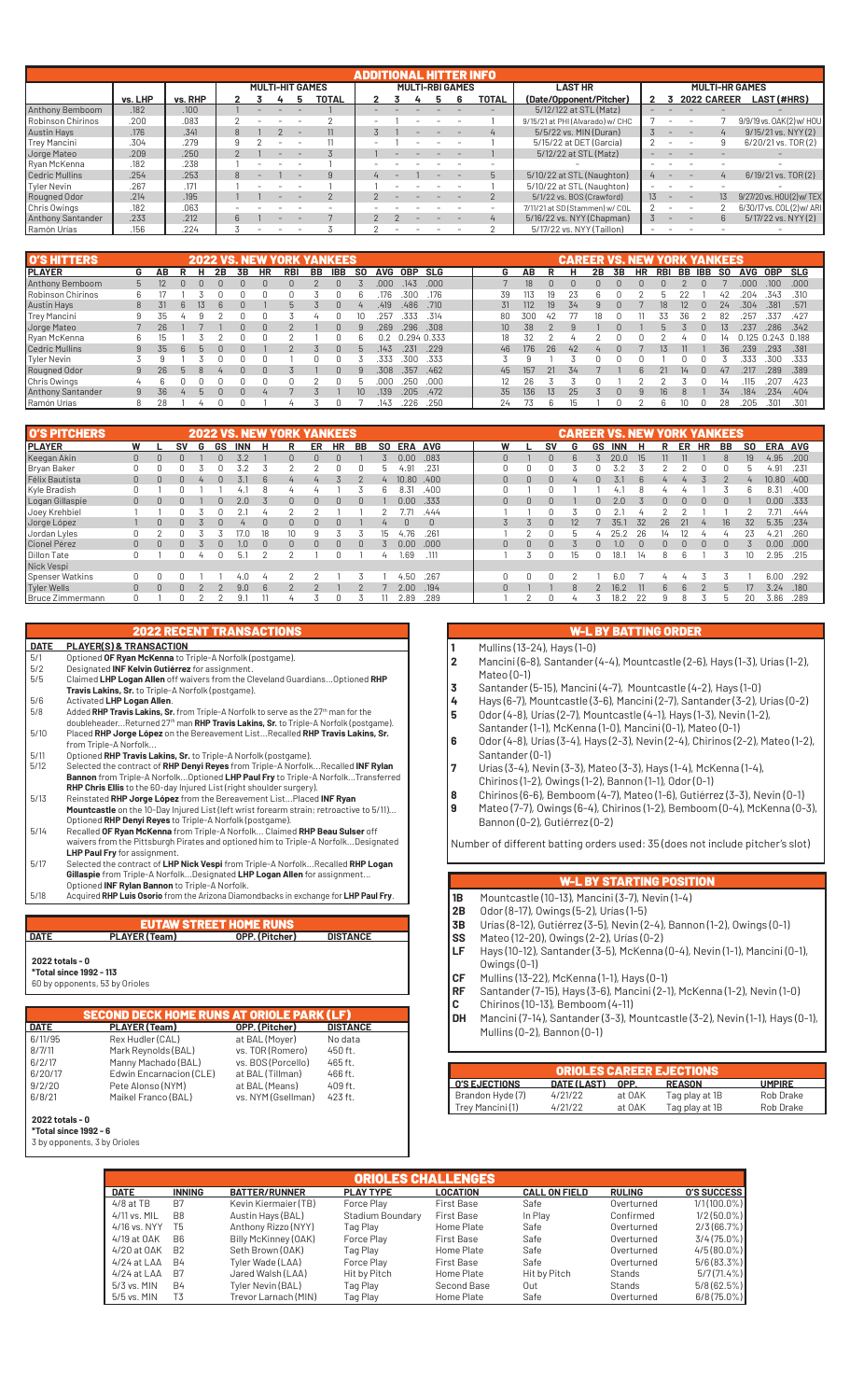|                                         | <b>2022 BY THE NUMBERS</b> |                    |                    |
|-----------------------------------------|----------------------------|--------------------|--------------------|
|                                         | <b>HOME</b>                | AWAY               | TOTAL              |
| Overall                                 | $9 - 10$                   | $5 - 14$           | $14 - 24$          |
| <b>MONTH</b>                            | HOME                       | <b>AWAY</b>        | <b>TOTAL</b>       |
| April (21)                              | $4 - 4$                    | $3 - 10$           | $7 - 14$           |
| May(30)                                 | $5 - 6$                    | $2 - 4$            | $7 - 10$           |
| June (27)                               | $0 - 0$                    | $0 - 0$            | $0-0$              |
| July (25)                               | $0 - 0$                    | $0 - 0$            | $0 - 0$            |
| August (27)                             | $0 - 0$                    | $0 - 0$            | $0 - 0$            |
| September (27)                          | $0 - 0$                    | $0 - 0$            | $0 - 0$            |
| October (5)                             | $0 - 0$                    | $0 - 0$            | $0 - 0$            |
| <b>TOTAL (162)</b>                      | $9 - 10$                   | $5 - 14$           | $14 - 24$          |
| <b>DAY OF WEEK</b>                      | <b>HOME</b>                | <b>AWAY</b>        | <b>TOTAL</b>       |
| Monday (17)                             | $2 - 2$                    | $0 - 1$            | $2 - 3$            |
| Tuesday (25)                            | $0 - 3$                    | $1 - 2$            | $1 - 5$            |
| Wednesday (25)                          | $1 - 2$                    | $1 - 2$            | $2 - 4$            |
| Thursday (16)                           | $1 - 0$                    | $1 - 2$            | $2 - 2$            |
| Friday (26)                             | $1 - 1$                    | $1 - 2$            | $2 - 3$            |
| Saturday (27)                           | $1 - 1$                    | $1 - 2$            | $2 - 3$            |
| Sunday (26)                             | $3 - 1$                    | $0 - 3$            | $3 - 4$            |
| <b>TOTAL (162)</b>                      | $9 - 10$                   | $5 - 14$           | $14 - 24$          |
| <b>VS. AL EAST</b>                      | <b>HOME</b>                | <b>AWAY</b>        | <b>TOTAL</b>       |
| Boston Red Sox (19)                     | $2 - 1$                    | $0-0$              | $2 - 1$            |
| New York Yankees (19)                   | $2 - 4$                    | $0 - 3$            | $2 - 7$            |
| Tampa Bay Rays (19)                     | $0 - 0$                    | $0 - 3$            | $0 - 3$            |
| Toronto Blue Jays (19)                  | $0 - 0$<br>$4 - 5$         | $0 - 0$<br>$0 - 6$ | $0-0$<br>$4 - 11$  |
| <b>TOTAL (76)</b>                       |                            |                    |                    |
| <b>VS. AL CENTRAL</b>                   | <b>HOME</b>                | AWAY               | <b>TOTAL</b>       |
| Chicago White Sox (7)                   | $0 - 0$                    | $0 - 0$            | $0 - 0$            |
| Cleveland Guardians (6)                 | $0 - 0$                    | $0 - 0$            | $0 - 0$            |
| Detroit Tigers (6)                      | $0 - 0$                    | $0 - 3$            | $0 - 3$            |
| Kansas City Royals (7)                  | $2 - 1$                    | $0 - 0$            | $2 - 1$            |
| Minnesota Twins(7)<br><b>TOTAL (33)</b> | $2 - 2$<br>$4 - 3$         | $0 - 0$<br>$0 - 3$ | $2 - 2$<br>$4 - 6$ |
| <b>VS. AL WEST</b>                      | <b>HOME</b>                | <b>AWAY</b>        | <b>TOTAL</b>       |
| Houston Astros (7)                      | $0 - 0$                    | $0-0$              | $0-0$              |
| Los Angeles Angels (7)                  | $0 - 0$                    | $2 - 1$            | $2 - 1$            |
| Oakland Athletics (7)                   | $0 - 0$                    | $1 - 3$            | $1 - 3$            |
| Seattle Mariners (6)                    | $0 - 0$                    | $0 - 0$            | $0 - 0$            |
| Texas Rangers (6)                       | $0 - 0$                    | $0 - 0$            | $0-0$              |
| <b>TOTAL (33)</b>                       | $0-0$                      | $3 - 4$            | $3 - 4$            |
| <b>VS. NL EAST</b>                      | <b>HOME</b>                | <b>AWAY</b>        | <b>TOTAL</b>       |
| Washington Nationals (4)                | $0-0$                      | $0-0$              | $0-0$              |
| TOTAL (4)                               | $0-0$                      | $0-0$              | $0-0$              |
| <b>VS. NL CENTRAL</b>                   | <b>HOME</b>                | <b>AWAY</b>        | <b>TOTAL</b>       |
| Chicago Cubs (4)                        | $0 - 0$                    | $0 - 0$            | $0 - 0$            |
| Cincinnati Reds(3)                      | $0 - 0$                    | $0 - 0$            | $0 - 0$            |
| Milwaukee Brewers (3)                   | $1 - 2$                    | $0 - 0$            | $1 - 2$            |
| Pittsburgh Pirates (3)                  | $0 - 0$                    | $0 - 0$            | $0 - 0$            |
| St. Louis Cardinals (3)                 | $0 - 0$                    | $2 - 1$            | $2 - 1$            |
| <b>TOTAL (16)</b>                       | $1 - 2$                    | $2 - 1$            | $3 - 3$            |

### BALTIMORE ORIOLES - WALK-OFF AND MISC. HOME RUNS

|                    |                             | Baltimore Orioles Walk-off Wins             |                   |                    |                   |                |             |
|--------------------|-----------------------------|---------------------------------------------|-------------------|--------------------|-------------------|----------------|-------------|
| Date               | Score                       | <b>Batter/Runner</b>                        | <b>Action RBI</b> |                    | Pitcher           | <b>INN</b>     | <b>OUTS</b> |
| 4/15               | NYY 1@ BAL 2                | Ramón Urías                                 | BB                | 1                  | Aroldis Chapman   | 11             | 2           |
| 4/30               | BOS 1@ BAL 2                | Robinson Chirinos E1                        |                   | $\mathbf 0$        | Hirokazu Sawamura | 10             | 0           |
|                    |                             |                                             |                   |                    |                   |                |             |
|                    | pponent Walk-off Wins       |                                             |                   |                    |                   |                |             |
| <b>Date</b><br>N/A | <b>Score</b>                | Batter/Runner                               | <b>Action RBI</b> |                    | <b>Pitcher</b>    | <b>INN</b>     | <b>OUTS</b> |
|                    |                             | altimore Orioles Back-to-Back Home Runs     |                   |                    |                   |                |             |
| Date               | Score                       | <b>Batters</b>                              |                   | Pitcher            | <b>INN</b>        | <b>OUTS</b>    |             |
| 5/5                | MIN 3 @ BAL 5               | Hays/Mountcastle                            | Duran             |                    | 8                 | 1              |             |
| 5/13               | BAL 2 @ DET 4               | Mancini/Santander Barnes                    |                   |                    | 8                 | 0              |             |
|                    |                             | pponent Back-to-Back Home Runs              |                   |                    |                   |                |             |
| Date               | Score                       | <b>Batters</b>                              |                   | Pitcher            | <b>INN</b>        | <b>OUTS</b>    |             |
| 4/26               | <b>BAL 8 @ NYY 12</b>       | Judge/Rizzo                                 |                   | Alexander Wells    | 8                 | 2              |             |
| 5/16               | NYY 6 @ BAL 2               | Donaldson/Rizzo                             |                   | Félix Bautista     | 9                 | 1              |             |
|                    |                             | Baltimore Orioles Grand Slams               |                   | Pitcher            | <b>INN</b>        | <b>OUTS</b>    |             |
| Date<br>4/12       | Score<br>MIL 5 @ BAL 4      | <b>Batter</b><br><b>Cedric Mullins</b>      |                   |                    | 2                 | $\overline{2}$ |             |
|                    |                             |                                             |                   | Eric Lauer         |                   |                |             |
|                    | <b>Opponent Grand Slams</b> |                                             |                   |                    |                   |                |             |
| Date               | <b>Score</b>                | <b>Batter</b>                               |                   | <b>Pitcher</b>     | <b>INN</b>        | <b>OUTS</b>    |             |
| 4/24               | BAL 6 @ LAA 7               | Jo Adell                                    |                   | Travis Lakins, Sr. | 1                 | 0              |             |
| 5/1                | BOS 5 @ BAL 9               | J.D. Martinez                               |                   | Travis Lakins, Sr. | 9                 | 1              |             |
|                    |                             | altimore Orioles Inside-the-Park Home Runs¦ |                   |                    |                   |                |             |
| Date               | <b>Score</b>                | <b>Batter</b>                               | <b>RBI</b>        | Pitcher            | <b>INN</b>        | <b>OUTS</b>    |             |
| N/A                |                             |                                             |                   |                    |                   |                |             |
|                    |                             | Opponent Inside-the-Park Home Runs          |                   |                    |                   |                |             |
| Date               | Score                       | Batter                                      | RBI               | Pitcher            | <b>INN</b>        | <b>OUTS</b>    |             |
| 5/10               | BAL 5 @ STL 3               | Harrison Bader                              | $\overline{2}$    | Kyle Bradish       | 6                 | 0              |             |
|                    |                             |                                             |                   |                    |                   |                |             |
|                    |                             | Ialtimore Orioles Pinch-Hit Home Runs       |                   |                    |                   |                |             |
| Date               | <b>Score</b>                | Batter                                      | RBI               | <b>Pitcher</b>     | <b>INN</b>        | <b>OUTS</b>    |             |
| N/A                |                             |                                             |                   |                    |                   |                |             |
|                    |                             | <b>Opponent Pinch-Hit Home Runs</b>         |                   |                    |                   |                |             |
| <b>Date</b>        | <b>Score</b>                | <b>Batter</b>                               | <b>RBI</b>        | <b>Pitcher</b>     | <b>INN</b>        | <b>OUTS</b>    |             |
| N/A                |                             |                                             |                   |                    |                   |                |             |
|                    |                             | laltimore Orioles Leadoff Home Runs         |                   |                    |                   |                |             |
| Date               | <b>Score</b>                | <b>Batter</b>                               |                   | <b>Pitcher</b>     | <b>INN</b>        | <b>OUTS</b>    |             |
| N/A                |                             |                                             |                   |                    |                   |                |             |
|                    |                             |                                             |                   |                    |                   |                |             |
|                    |                             |                                             |                   |                    |                   |                |             |

**Opponent Leadoff Home Runs**<br> **Date** Score Batter **Pitcher** INN OUTS

N/A

**BATTING**<br>Eutaw St. Home Run Eutaw St. Home Run **Anthony Santander, 8/24/21 vs. LAA (Wantz)**<br>
Opponent Component Sandy León. 7/27/21 (Watkins) Opponent Sandy León, 7/27/21 (Watkins) Second Deck Home Run in LF at OPACY<br>
Opponent Pete Alonso, 9/2/20 (Means)<br>
Copponent Pete Alonso, 9/2/20 (Means)<br>
Two Grand Slams in One Game Reimold, Clevenger, 9/11/15 vs. KC (Herrera, Chamberlain)<br>
Trey Mancini, 7/11/21 Pinch-Hit Walk-Off Home Run Nolan Reimold, 7/24/16 vs. CLE (Allen) Pinch-Hit Grand Slam Dwight Evans, 7/26/91 vs. OAK (Nelson) Inside the Park Home Run Austin Hays, 8/11/20 at PHI (Guerra) LH & RH Home Run, Same Game Anthony Santander, 5/16/22 vs. NYY (Severino, Chapman) Individual 2-Home Run Game Anthony Santander, 5/16/22 vs. NYY (Severino, Chapman) Individual 3-Home Run Game Ryan Mountcastle, 6/19/21 vs. TOR (Manoah, Kay) Pinch-Hit Grand Siam<br>
Inside the Park Home Run<br>
LH & RH Home Run, Same Game<br>
LH & RH Home Run, Same Game<br>
LH & RH Home Run, Same Game<br>
Anthony Santander, 5/16/22 vs<br>
Individual 3-Home Run Game<br>
Home Run in Consecutive Game Home Run in Consecutive Games Cedric Mullins, 5/4-5/5 vs. MIN Home Run in 3 Consecutive Games Cedric Mullins, 9/5-7/21 at NYY, vs. KC Home Run in 4 Consecutive Games DJ Stewart, 9/5-9/20 vs. NYY, at NYM Home Run in 5 Consecutive Games Jonathan Schoop, 7/22-27/18 vs. TOR, BOS, TB Home Run in 6 Consecutive Games Chris Davis, 9/26-10/2/12 vs. TOR, BOS, & TB 4-Home Run Game, Team 9/11/21 vs. TOR (G1) 5-Home Run Game, Team 5/5/22 vs. MIN 6-Home Run Game, Team 6/19/21 vs. TOR 7-Home Run Game, Team<br>8+-Home Run Game, Team 8+-Home Run Game, Team 6/16/15 vs. PHI (8) Back-to-Back HR Mancini-Santander, 5/13/22 at DET (8<sup>th</sup> inning) Back-to-Back HR to Start a Game Smith-Machado, 7/7/17 at MIN Back-to-Back-to-Back HR Schoop-Davis-Mancini, 8/6/17 vs. DET (1<sup>st</sup> inning) Back-to-Back-to-Back HR to Start a Game Flaherty-Hardy-Markakis, 5/10/12 vs. TEX (G1, Lewis) 2 Back-to-Back HRs, Same Game Jones-Mancini (4th inning), Mancini-Trumbo (6th inning) 8/10/17 at OAK Leadoff Home Run<br>
Walk-Off Home Run<br>
Walk-Off Grand Slam<br>
Walk-Off Grand Slam<br>
Walk-Off Home Run, Eutaw St.<br>
Walk-Off Home Run, Eutaw St.<br>
Walk-Off Home Run, Eutaw St.<br>
Walk-Off Home Run, Eutaw St.<br>
Home Run, IS<sup>th</sup> Inning Walk-Off Grand Slam<br>Walk-Off Home Run, Eutaw St.<br>Home Run, 15<sup>th</sup> Inning or later<br>Home Run, 17<sup>th</sup> Inning or later<br>Home Run by a Pitcher Home Run, 17<sup>th</sup> Inning or later and the Madam Jones, 5/6/12 at BOS<br>Home Run by a Pitcher Zack Britton, 7/3/11 at ATL<br>2-Home Run Game by a Pitcher Mill Pappas, 8/27/61 at MIN 2-Home Run Game by a Pitcher Milt Pappas, 8/27/61 at MIN Oriole to hit a Home Run for 1<sup>st</sup> ML hit Trey Mancini, 9/20/16 vs. BOS<br>Oriole w/ 2 home runs in one inning Mark Trumbo, 4/15/16 at TEX (7<sup>th</sup> inning) Oriole w/ 3 home runs in consecutive innings Manny Machado, 8/7/16 at CWS ( $1^{\text{st}}$ ,  $2^{\text{nd}}$ ,  $3^{\text{rd}}$  inning) 5-Hit Game Cedric Mullins, 6/5/21 vs. CLE 6-Hit Game Cal Ripken, Jr., 6/13/99 at ATL 5-RBI Game Trey Mancini, 5/19/21 vs. TB 6-RBI Game Pedro Severino, 8/26/21 vs. LAA 7-RBI Game Manny Machado, 8/18/17 vs. LAA 8-RBI Game Chris Hoiles, 8/14/98 at CLE 9-RBI Game Eddie Murray, 8/26/85 at CAL  **PITCHING** Perfect Game<br>
No-Hitter<br>
1-Hitter<br>
Complete Game No-Hitter 5/5/21 (Means at SEA) 1-Hitter 7/21/19 (Wojciechowski, Fry, Givens vs. BOS) Complete Game 5/5/21 (Means at SEA) Shutout 5/5/21 (Means at SEA)<br>Team Shutout 6/2012/11 views Fry. Tai Team Shutout 4/20/22 (Lyles, Fry, Tate, Baker, López at OAK) Consecutive CG, Pitcher Sidney Ponson (2), 5/16-22/04 Consecutive Shutouts, Pitcher Mike Mussina (2), 9/26-10/1/95<br>Consecutive CG, Team 5/13-14/11 (Guthrie/Bergesen)<br>Consecutive Shutouts, Team 6/28-29/19 vs. CLE 10+ Strikeout Game, Pitcher 5/10/22 (Bradish at STL, 11) 15+ Strikeout Game, Pitcher 7/7/07 (Bedard at TEX, 15) 10+ Strikeout Game, Team 5/18/22 vs. NYY (10) 15+ Strikeout Game, Team 4/16/21 at TEX (15) 15+ Strikeout Garrie, Team<br>4+ Strikeouts in an inning Mike Cuellar (4), 5/29/70 at CAL  **MISCELLANEOUS** Hit for the Cycle<br>
Steal of Home<br>
Steal of Home<br>
Position Player to Pitch<br>
Position Player to Pitch<br>
Austin Wynns, 8/14/21 at BOS (1.0 IP, 1 H, ER, HR)<br>
Triple Play Turned<br>
Scoring: 5-4-3 (Machado-Schoop-Davis)<br>
Scoring: 5  **WINNING SWEEPS** 2-Game, at OPACY June 6-7, 2017 vs. PIT 2-Game, Road June 5-6, 2018 at NYM 3-Game, at OPACY July 23-July 25, 2021 vs. WSH 3-Game, Road June 28-30, 2021 at HOU 4-Game, at OPACY July 17-20, 2017 vs. TEX 4-Game, Road August 22-25, 2011 at MIN Doubleheader June 25, 2016 vs. TB

LAST TIME IT HAPPENED

|                          |    |    | OUTFIELD ASSISTS |    |       |                    |
|--------------------------|----|----|------------------|----|-------|--------------------|
| <b>Outfielder</b>        | 1B | 2Β | <b>3B</b>        | ΗP | TOTAL | <b>ERRORS (F-T</b> |
| Austin Hays              |    |    |                  |    |       | $0 - 0$            |
| <b>Trey Mancini</b>      |    |    |                  |    |       | $1 - 0$            |
| Ryan McKenna             |    |    |                  |    |       | $2 - 0$            |
| <b>Cedric Mullins</b>    |    |    |                  |    |       | $0 - 0$            |
| <b>Tyler Nevin</b>       |    |    |                  |    |       | $0 - 1$            |
| <b>Anthony Santander</b> |    | -  |                  |    |       | $1 - 0$            |
| <b>Team Totals</b>       |    |    |                  |    |       | $4 - 1$            |

|               |               |           |               | <b>CATCHING BREAKDOWN</b> |       |            |           |
|---------------|---------------|-----------|---------------|---------------------------|-------|------------|-----------|
|               | <b>Errors</b> |           | <b>SBs</b>    | Pick-offs                 |       |            |           |
| Catcher       | $F-T-C$       | <b>PB</b> | <b>CS-ATT</b> | 1B-2B-3B                  | Inn.  | <b>ERA</b> | $W-L(GS)$ |
| Bemboom       | $0 - 2 - 1$   | U         | 1-6           | $0 - 0 - 0$               | 141.0 | 3.45       | $4 - 11$  |
| Chirinos      | $0 - 0 - 0$   |           | $4 - 9$       | $0 - 0 - 0$               | 190.0 | 4.07       | $10 - 13$ |
| <b>Totals</b> | $0 - 2 - 1$   | 2         | $5 - 15$      | $0 - 0 - 0$               | 331.0 | 3.81       | $14 - 24$ |

|      |                     |         | <b>ORIOLES WHO MADE THEIR MAJOR LEAGUE DEBUT IN 2022</b> |                                   |
|------|---------------------|---------|----------------------------------------------------------|-----------------------------------|
| Date | <b>Plaver</b>       | Opp.    | <b>Stats</b>                                             | <b>Notes</b>                      |
| 4/10 | RHP Félix Bautista  | at TB   | $1.1$ IP, H, $2K$                                        | Entered in $2^{nd}$ inning        |
| 4/29 | RHP Kyle Bradish    | vs. BOS | 6.0 IP, 5 H, 3 R, 2 ER, BB, K, HR, WP                    | Starter                           |
| 5/12 | Rylan Bannon        | at STL  | $1-4. K$                                                 | Started at 3B                     |
| 5/13 | RHP Denyi Reyes     | at DET  | 2.0 IP, 2 K                                              | Entered in 7 <sup>th</sup> inning |
| 5/17 | RHP Logan Gillaspie | vs. NYY | 2.0 IP, 3 H, K                                           | Entered in 8 <sup>th</sup> inning |

| <b>SCORING BY INNING</b>                      |  |
|-----------------------------------------------|--|
| <b>Innings</b><br><b>Orioles</b><br>Opponents |  |
| 18<br>6<br>1                                  |  |
| $\overline{2}$<br>13<br>19                    |  |
| $\overline{3}$<br>17<br>17                    |  |
| 4<br>8<br>13                                  |  |
| 5<br>22<br>19                                 |  |
| 6<br>18<br>24                                 |  |
| $\overline{7}$<br>14<br>21                    |  |
| 8<br>17<br>12                                 |  |
| 9<br>8<br>13                                  |  |
| 2<br><b>Extras</b><br>N                       |  |
| 122<br>159<br><b>Totals</b>                   |  |

|               | <b>MULTI-RUN INNINGS</b> |                |
|---------------|--------------------------|----------------|
| <b>Runs</b>   | Opponents                | Orioles        |
| 2             | 23                       | 15             |
| 3             | 8                        | 9              |
|               | 10                       | $\overline{2}$ |
| 5             |                          |                |
| 6             |                          | 3              |
| 7+            |                          |                |
| <b>Totals</b> | 42                       | 30             |